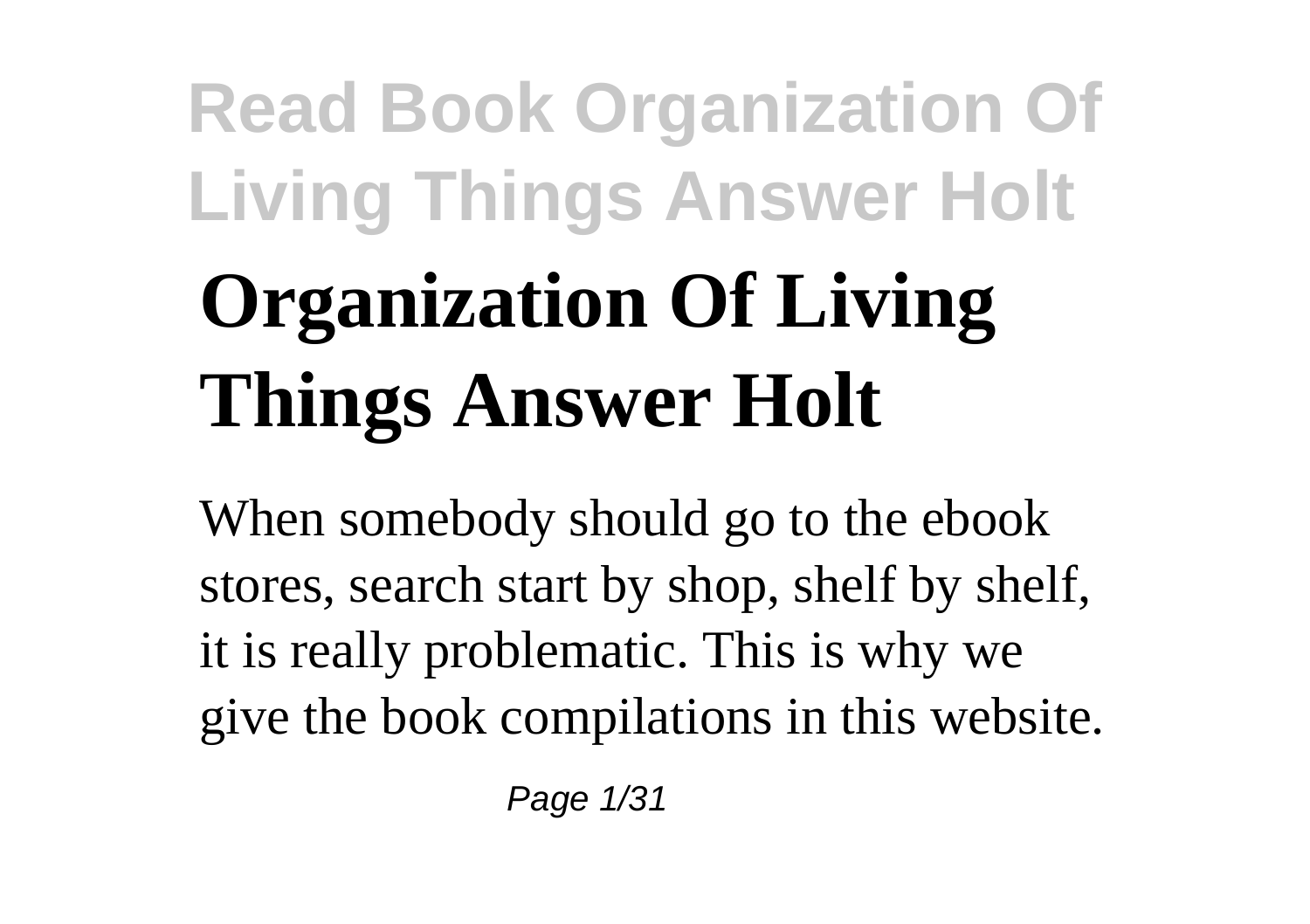**Read Book Organization Of Living Things Answer Holt** It will extremely ease you to see guide **organization of living things answer holt** as you such as.

By searching the title, publisher, or authors of guide you essentially want, you can discover them rapidly. In the house, workplace, or perhaps in your method can Page 2/31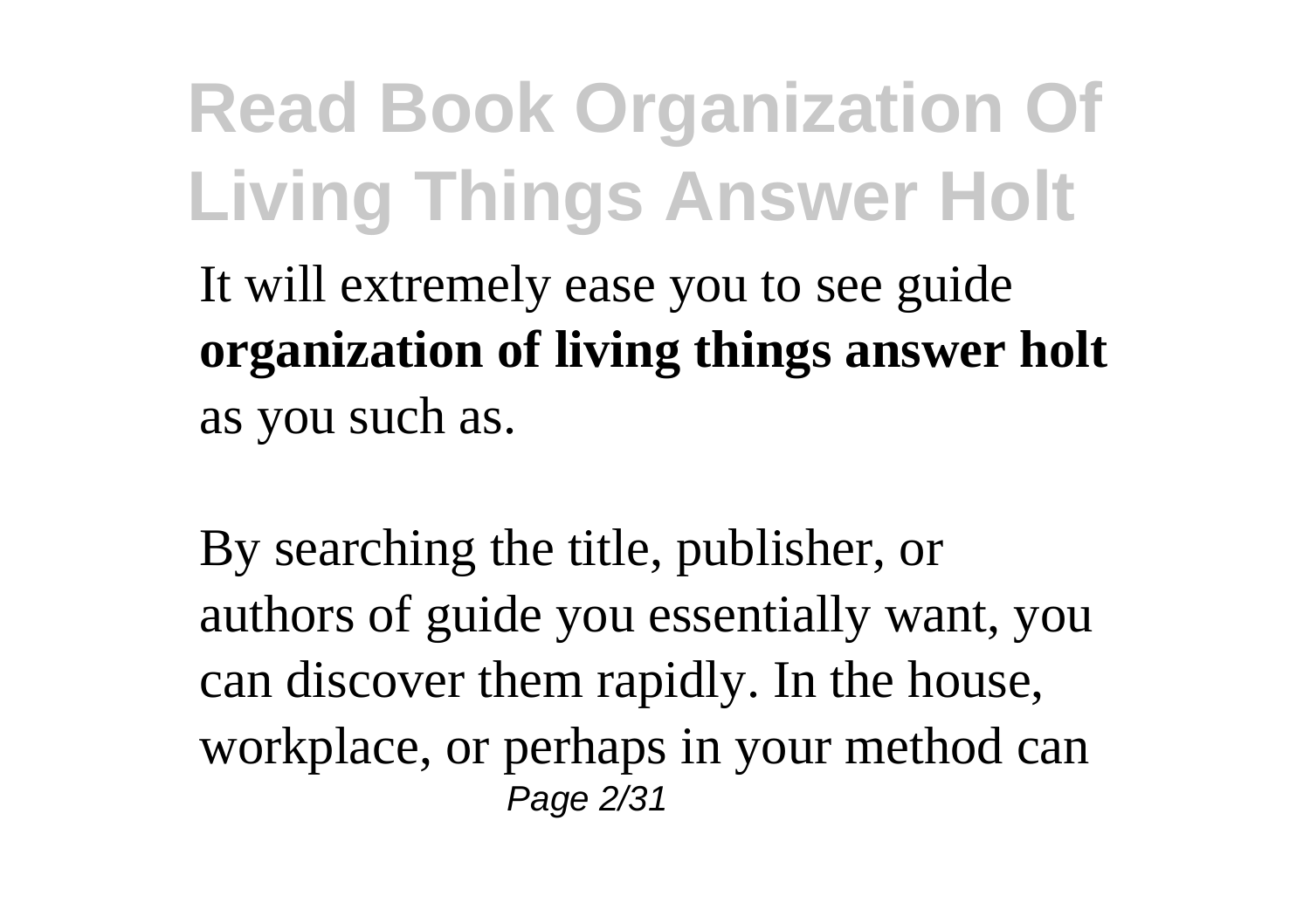be every best place within net connections. If you point toward to download and install the organization of living things answer holt, it is extremely simple then, past currently we extend the connect to buy and make bargains to download and install organization of living things answer holt as a result simple! Page 3/31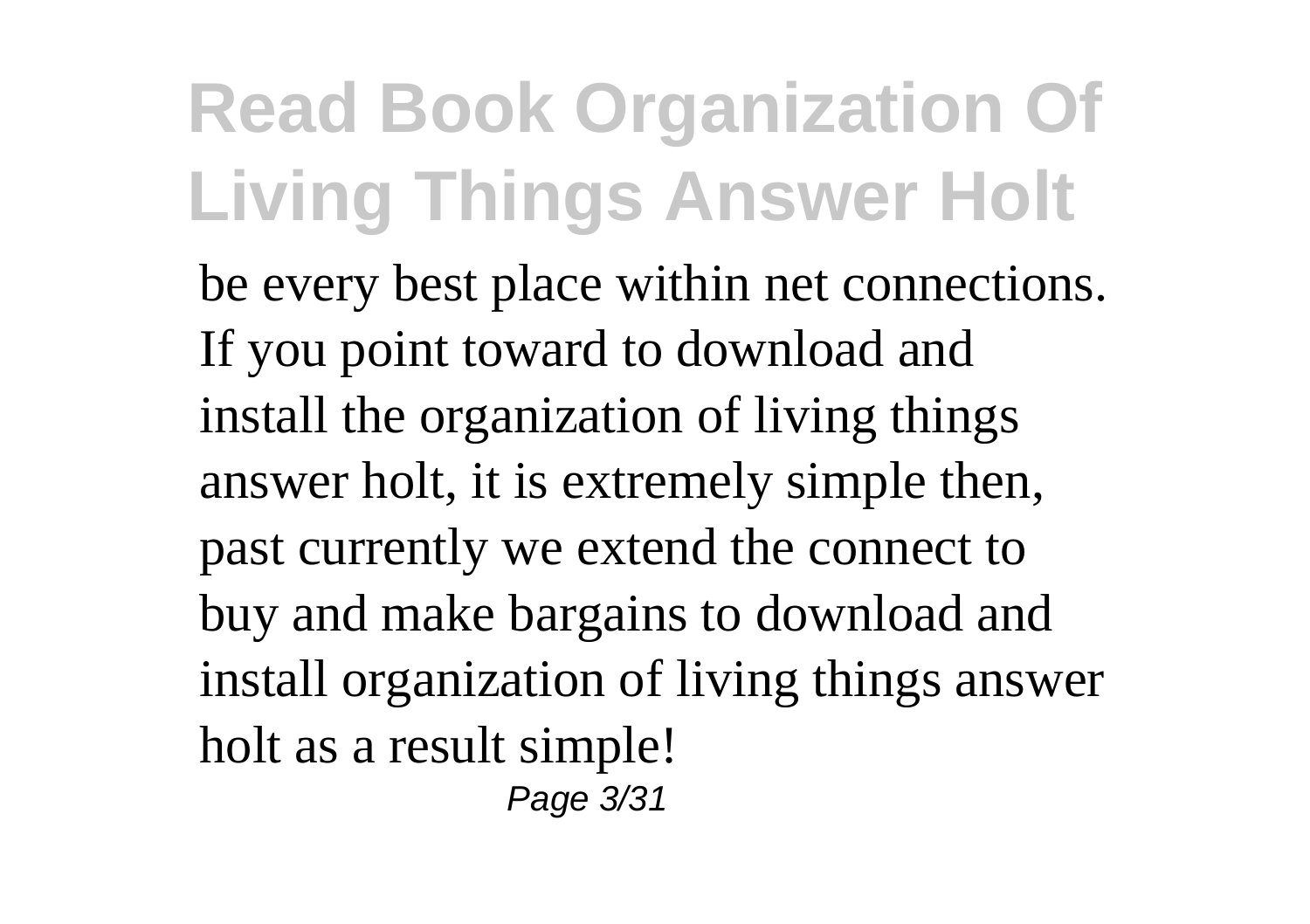*Organization of Living Things* Organization of living organisms Unit2 Chapter3 Lesson1 Organization of Living Things The secret to making a good decision. *Organization in living things of class 7 part 1* Biological Levels in Biology: The World Tour Page 4/31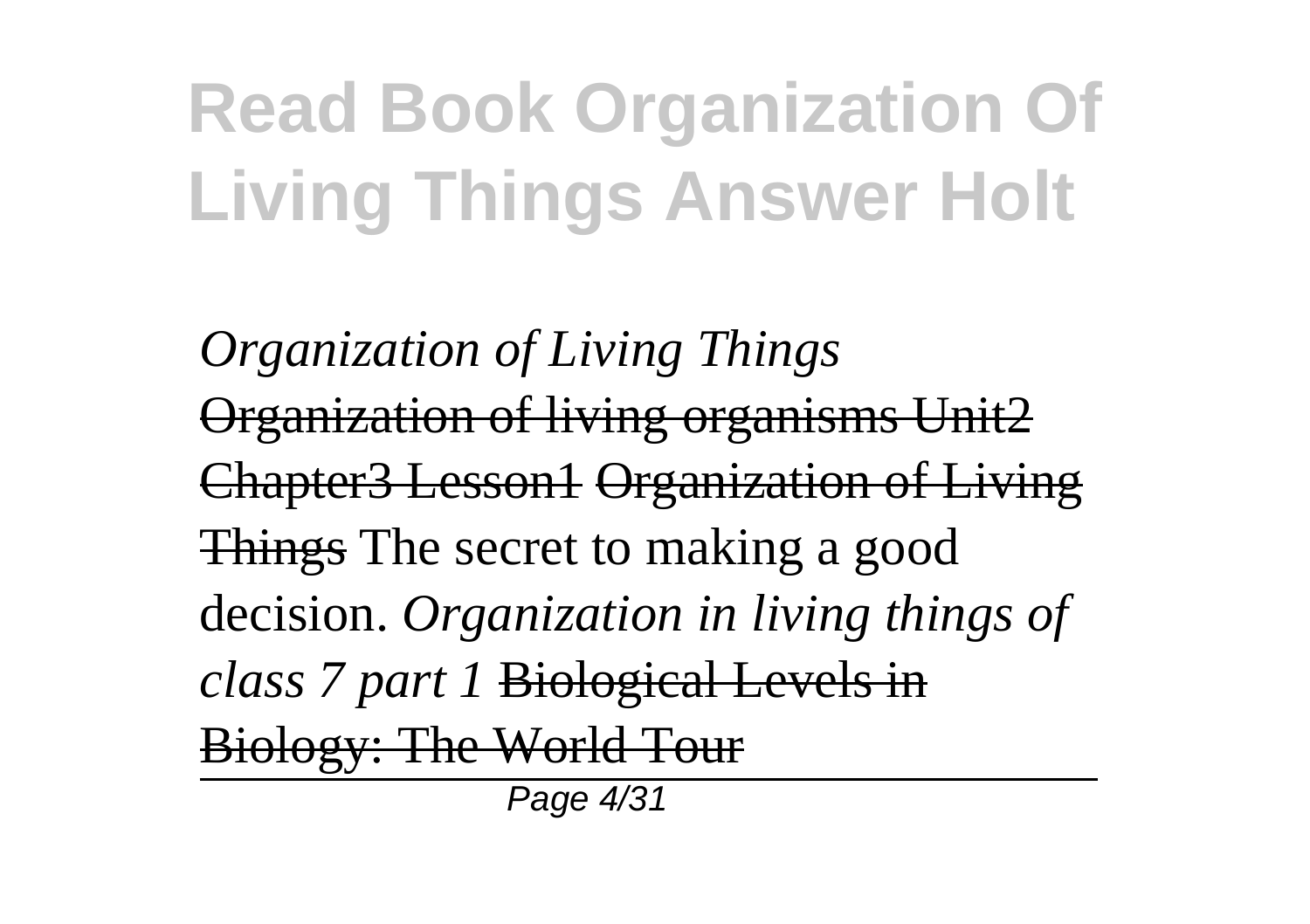### DARE Frequently Asked Questions **Organization of Living Things Foldable What is (White) Evangelicalism?**

*Characteristics of Life*

IELTS LISTENING PRACTICE TEST 2020 WITH ANSWERS | 17.12.2020 | REAL IELTS LISTENING TEST History and Historians in Response to COVID-19: Page 5/31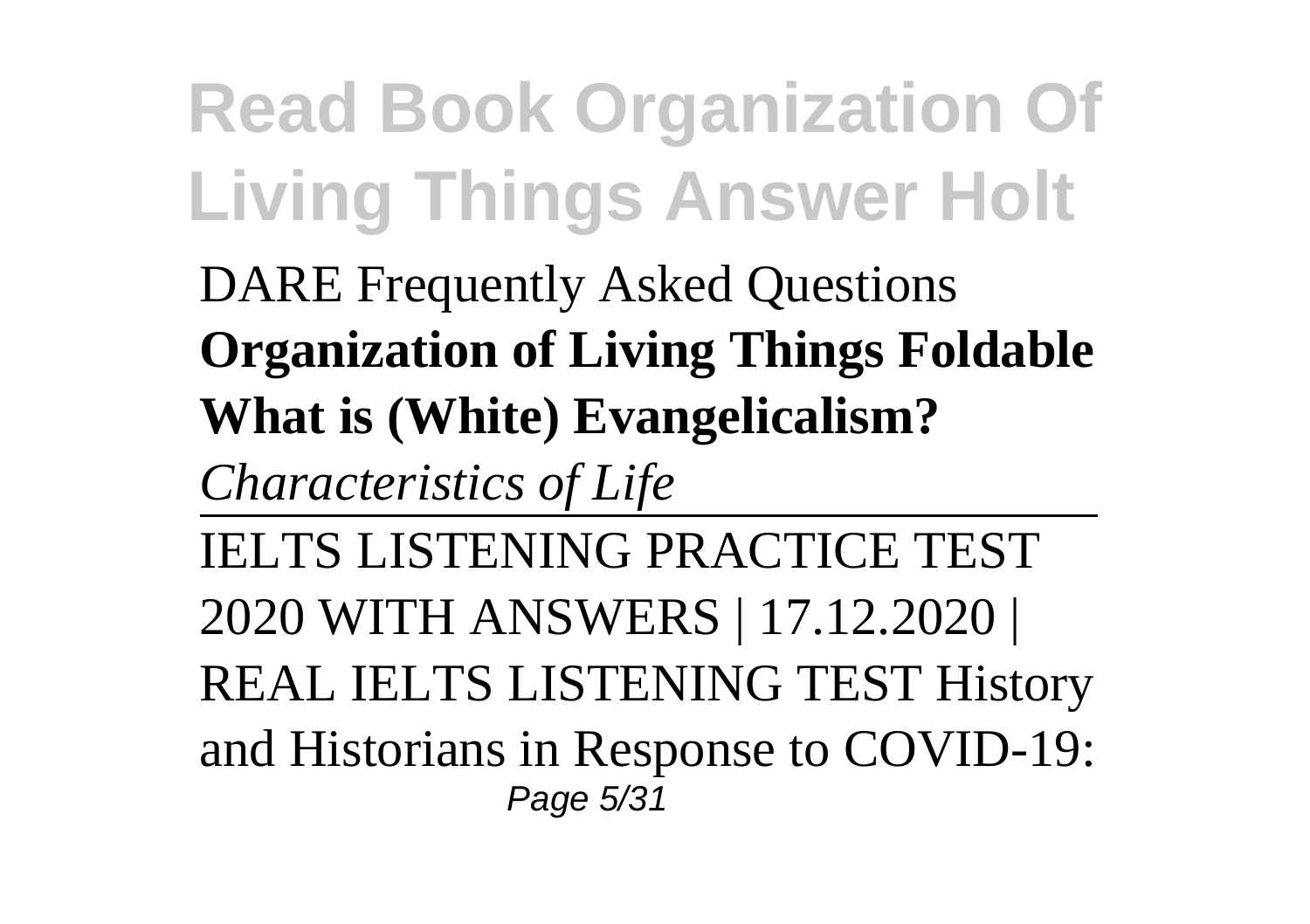Plagues Past and Present The Cell Song My Organized Home Tour How to organize school books in small space I Desk Top Organizer I Book Organizer I Our Sweet Mom GCSE Biology - Levels of Organisation - Cells, Tissues, Organs and Organ Systems #10 Levels of organization Chapter3 Lesson2 Page 6/31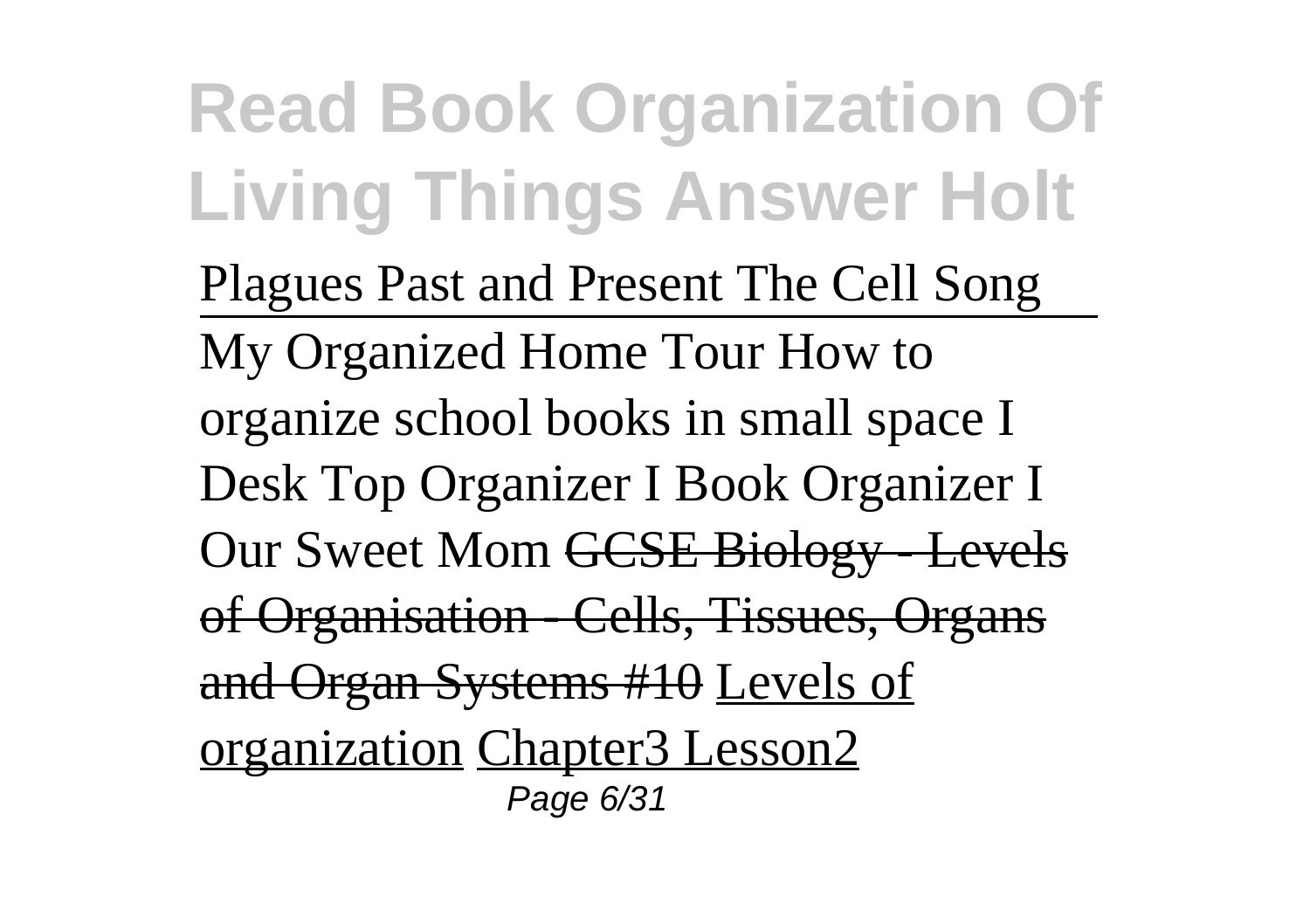**Read Book Organization Of Living Things Answer Holt** differentiation of living organisms tissues *Cell structure Unit2 Chapter2 Lesson1* Exploring Different Levels of Biological Organization Levels of Organization of Life **Levels of Organization** Organisation in living thingsScience -Living Things - The cell … the basic unit of structure and function Organization of Page 7/31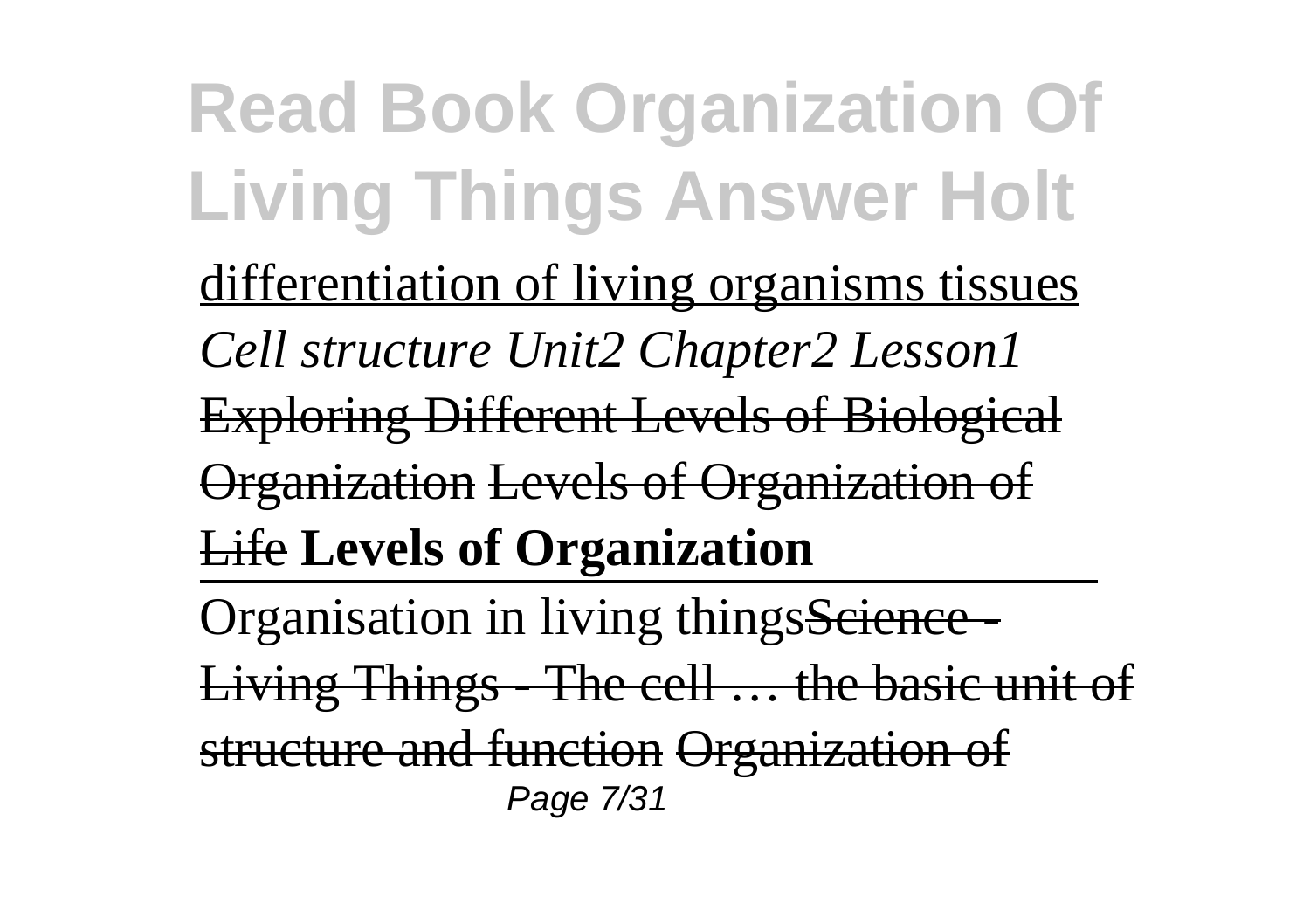**Read Book Organization Of Living Things Answer Holt** Life Levels of organisation an organism | Cells | Biology | FuseSchool Organization of Living Things Introduction *Organization of Organisms* Levels of Organisation in Multicellular Organisms*Levels of Organization* Organization Of Living Things Answer Living things are highly organized and Page 8/31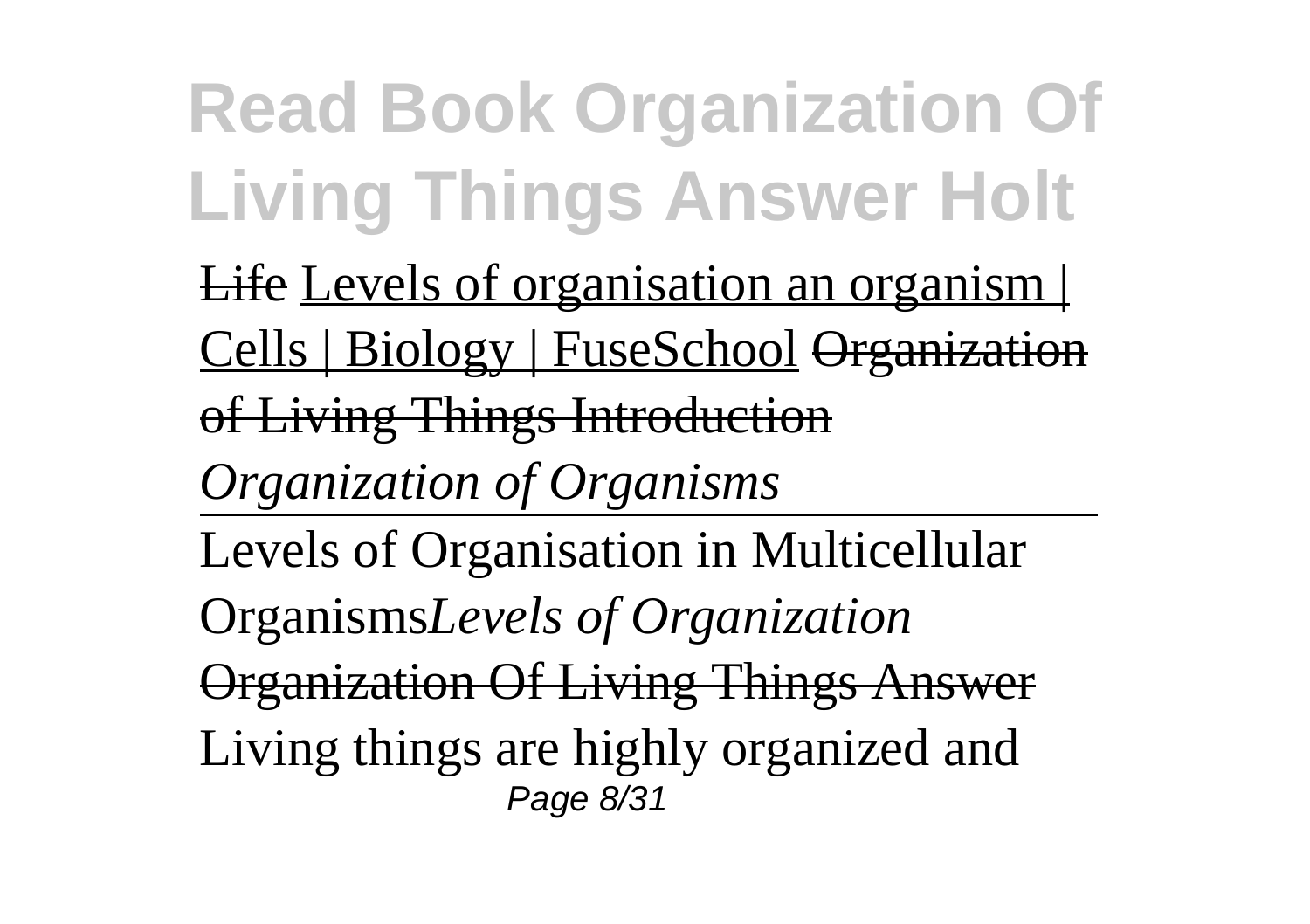structured, following a hierarchy that can be examined on a scale from small to large. The atom is the smallest and most fundamental unit of matter. It consists of a nucleus surrounded by electrons. Atoms form molecules.

Levels of Organization of Living Things Page 9/31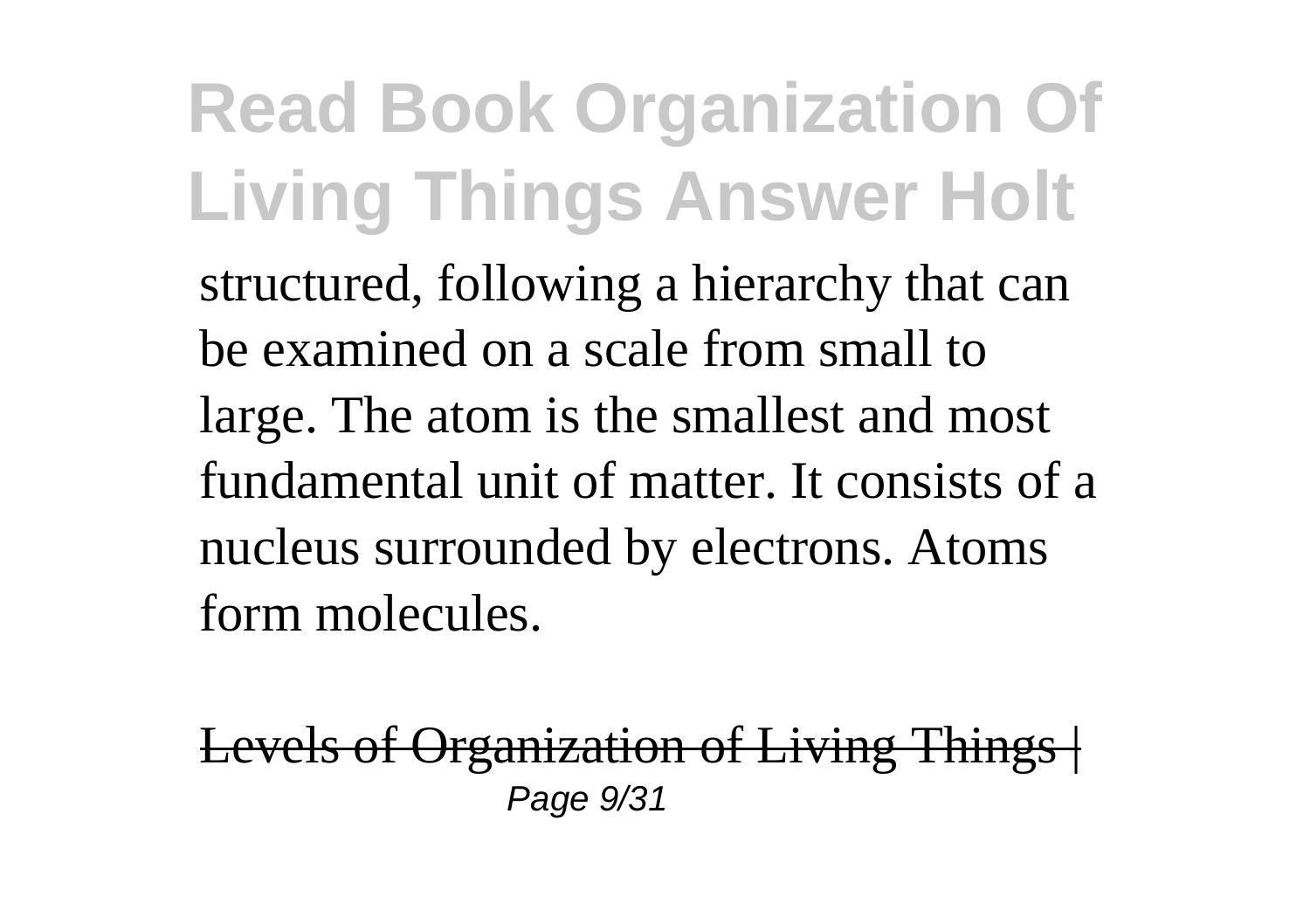### Biology for ...

The biosphere is the part of Earth where all life exists, including all the land, water, and air where living things can be found. The biosphere consists of many different biomes. This picture shows the levels of organization in nature, from the individual organism to the biosphere. Page 10/31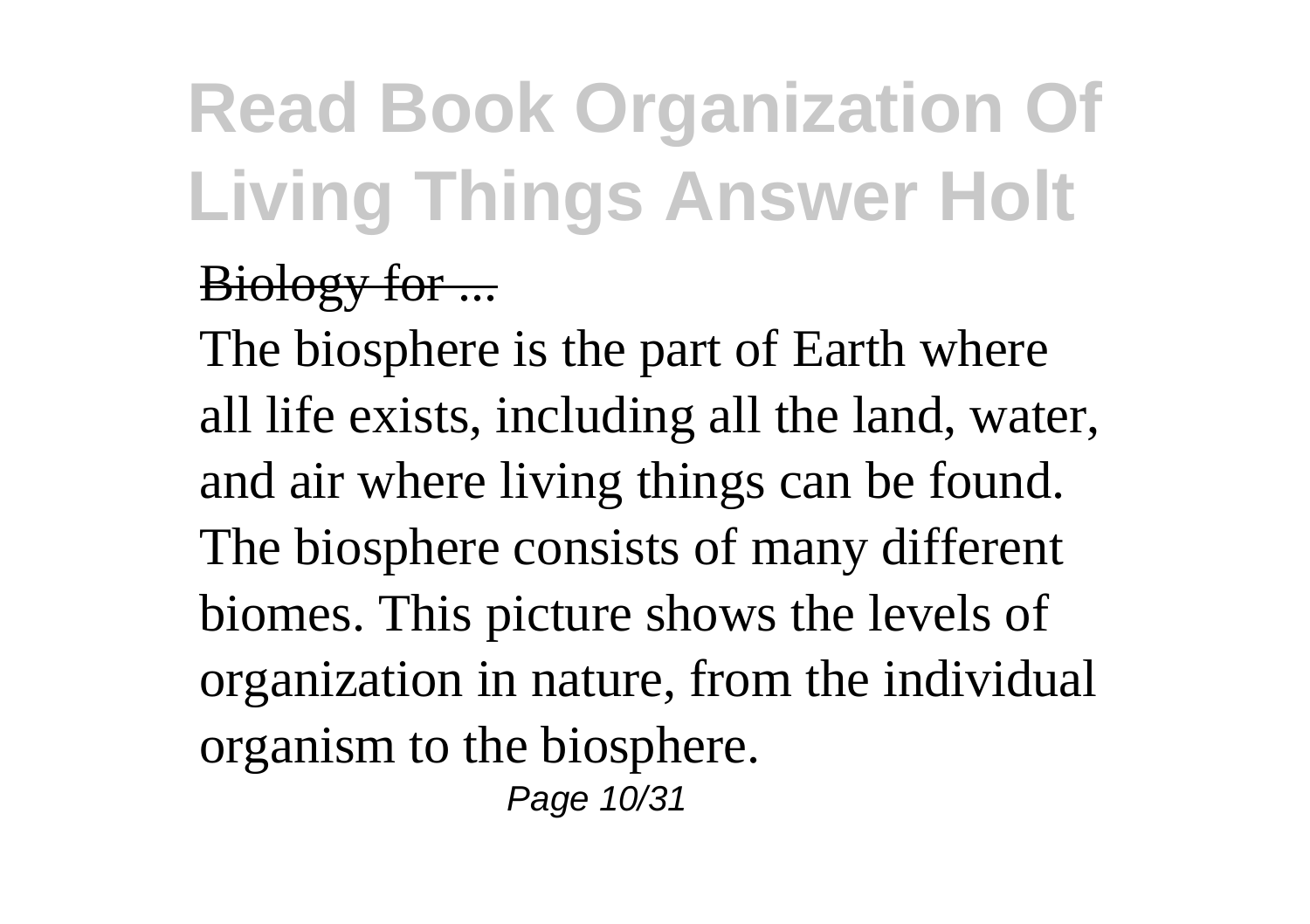1.7: Organization of Living Things - Biology LibreTexts What does 'Organization of Living Things' mean? We know it all starts with the cell. And for some species it ends with the cell. But for others, the cells come together to form tissues, tissues form organs, organs Page 11/31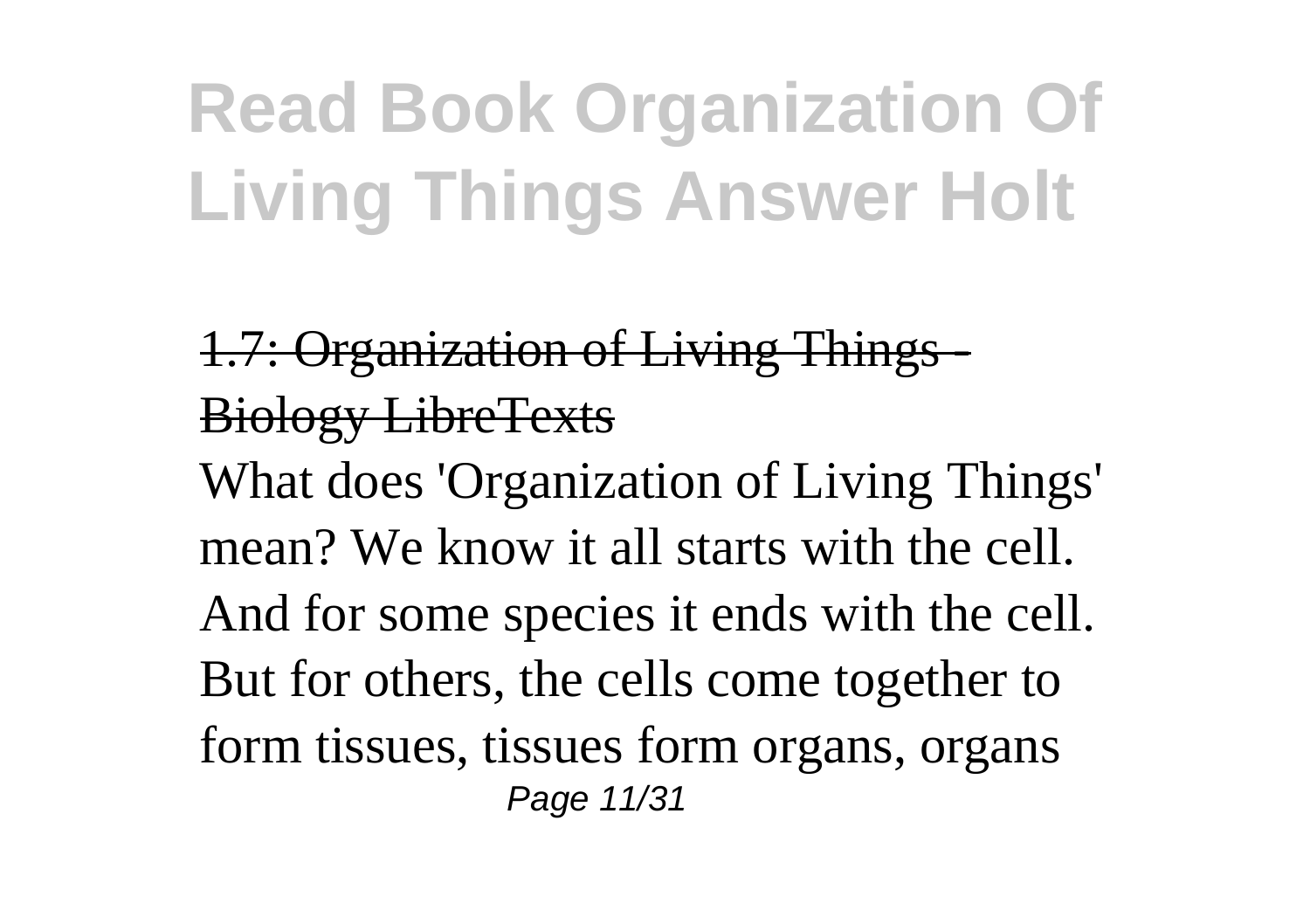form organ systems, and organ systems combine to form an organism.

Organization of Living Things (Read ) |  $Bioley + CK-12...$ The four levels of organization in living things are organ system, organism, structure, and function.the four levels of Page 12/31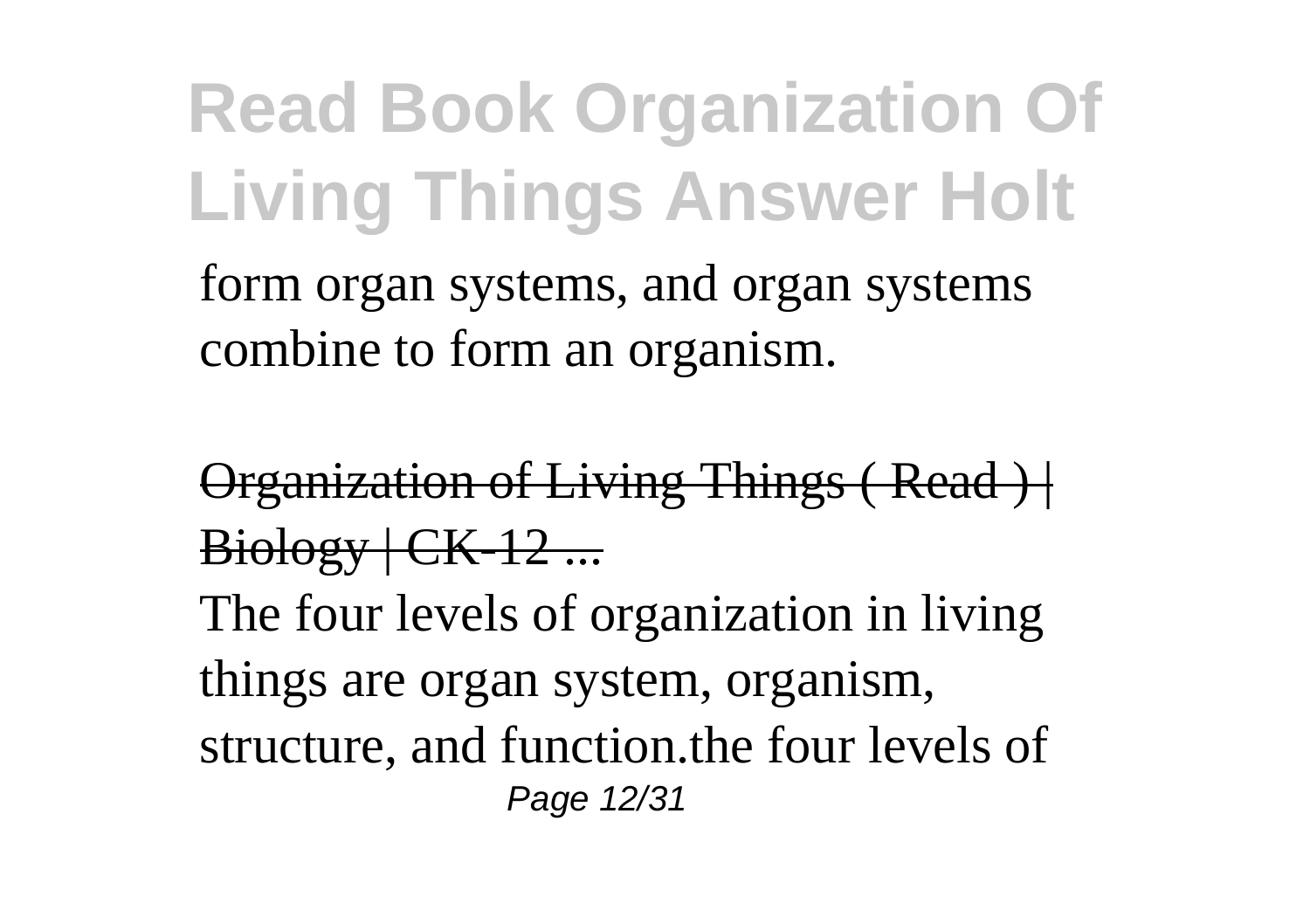organization of living things are cells, tissue, organs,organ systems

What is the organization of living things? Answers

Answer. A cell is the structural and functional unit of all living things. Question 2. Name the scientist who Page 13/31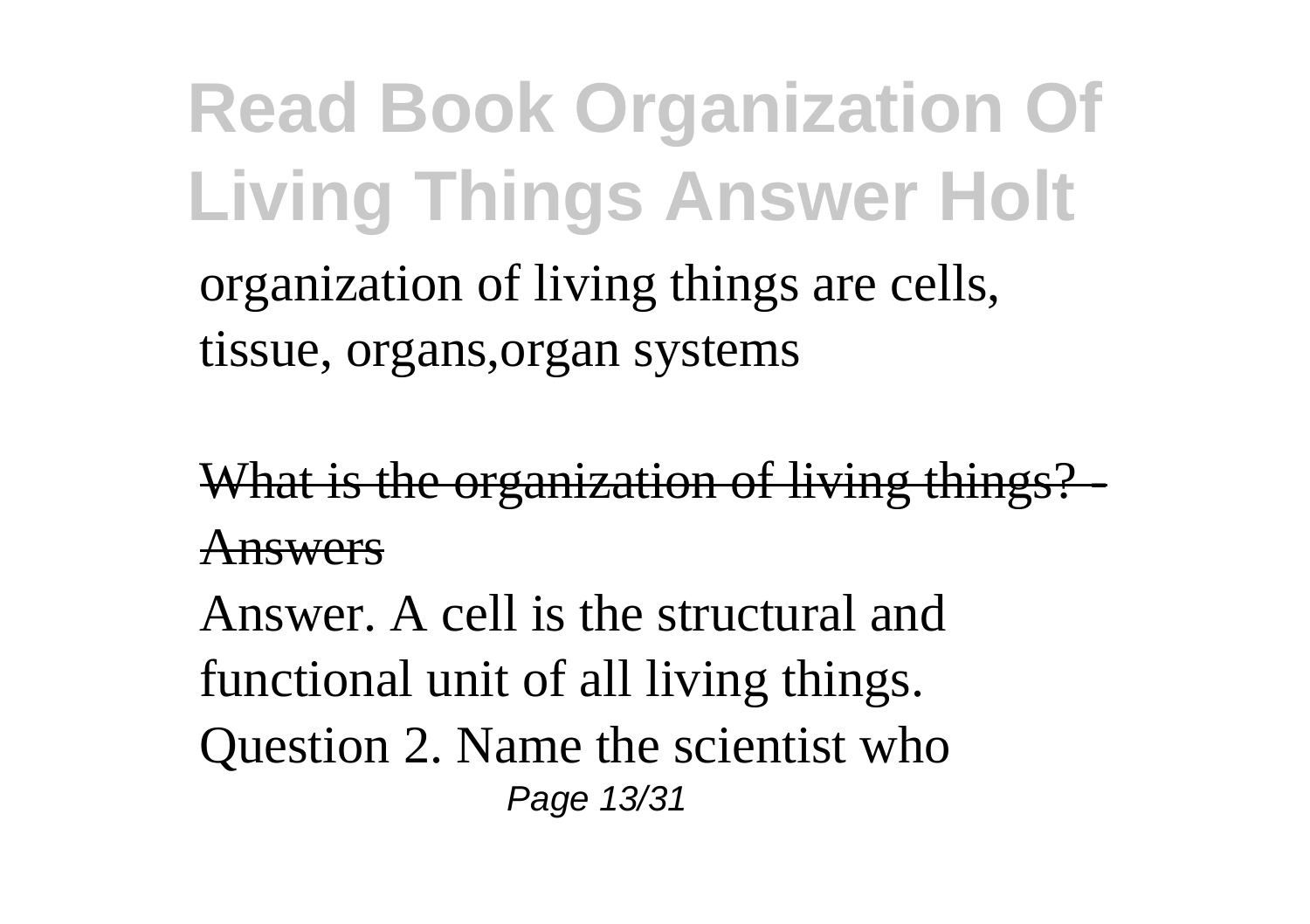**Read Book Organization Of Living Things Answer Holt** discovered cell.

Organization in the Living World - Questions and Answers ... SURVEY. 30 seconds. Q. What is the correct order of organization. answer choices. tissues-cells-organs-organ systems-organism. cell-tissue-organs-Page 14/31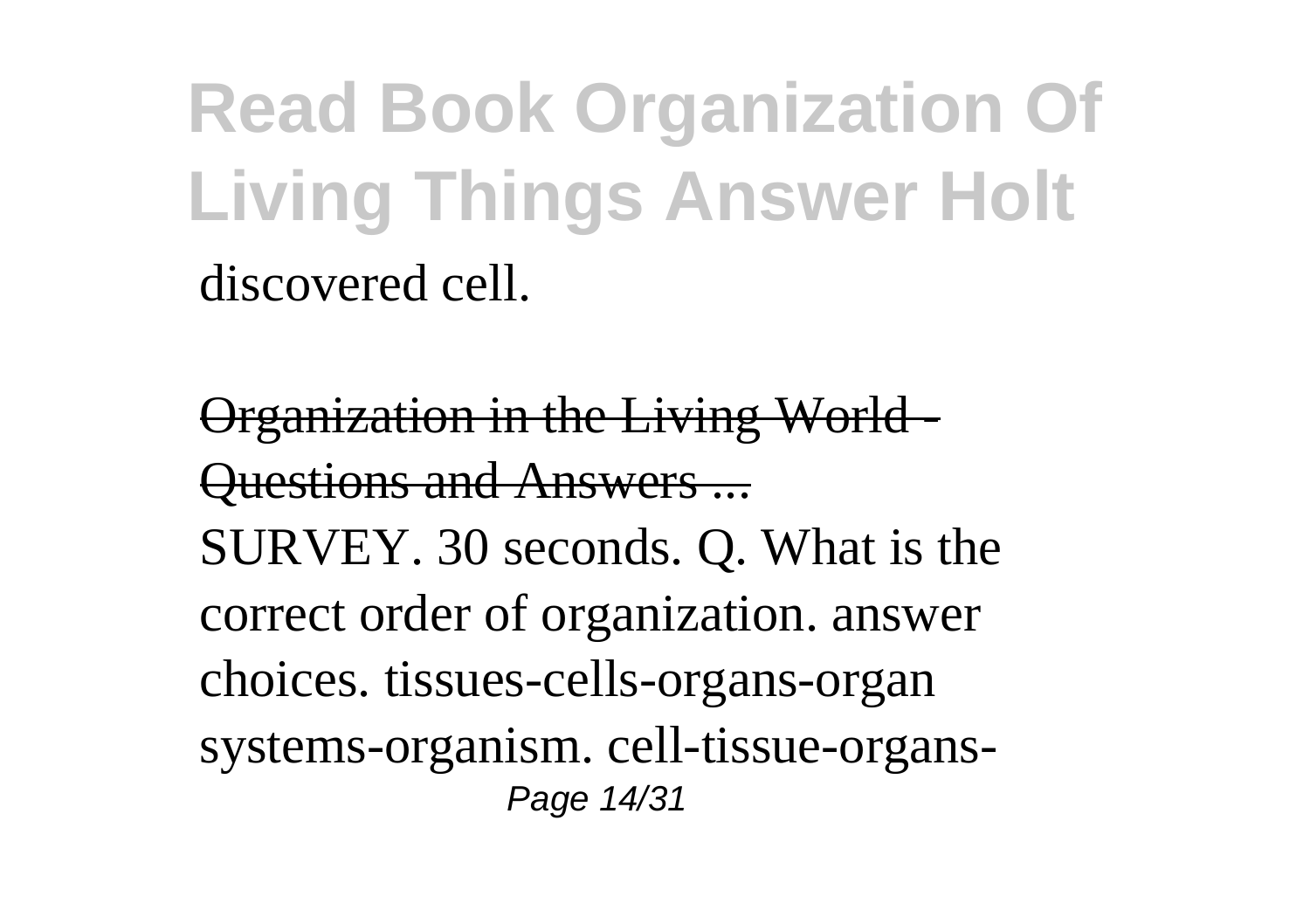**Read Book Organization Of Living Things Answer Holt** organ systems-organism. organism-cellstissues-organ systems-organism. tissuescells-organs-organ sytems-organism.

Organization of living things Quiz - Quizizz

Organ system. A group of organs that work together to perform a group of Page 15/31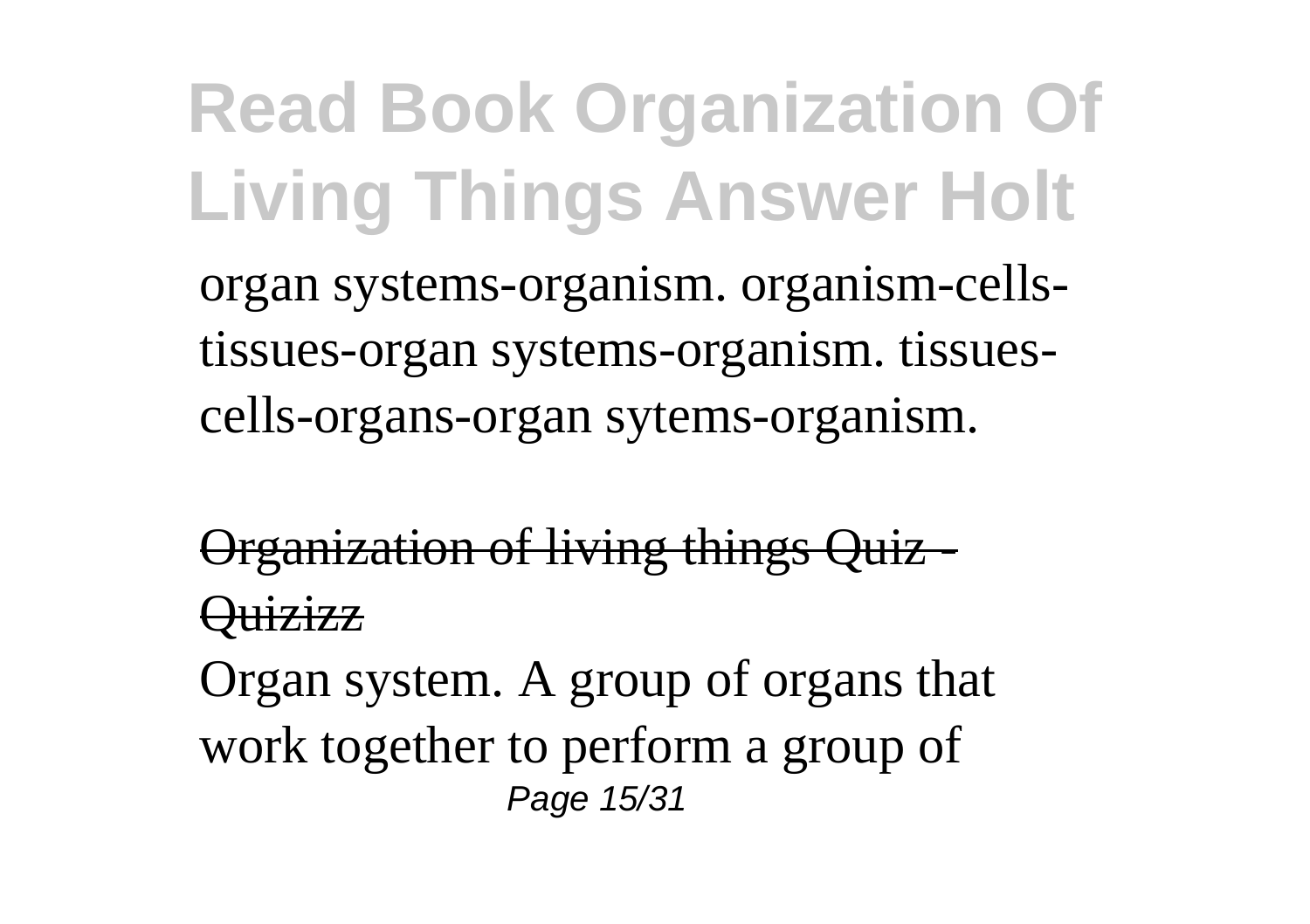functions for an organism. Organism. A single living thing. Population. A group of organisms of the same species that all live in the same area. Community. A group of different species of organisms that all live in the same area. Ecosystem.

Levels of Organization of Living Things Page 16/31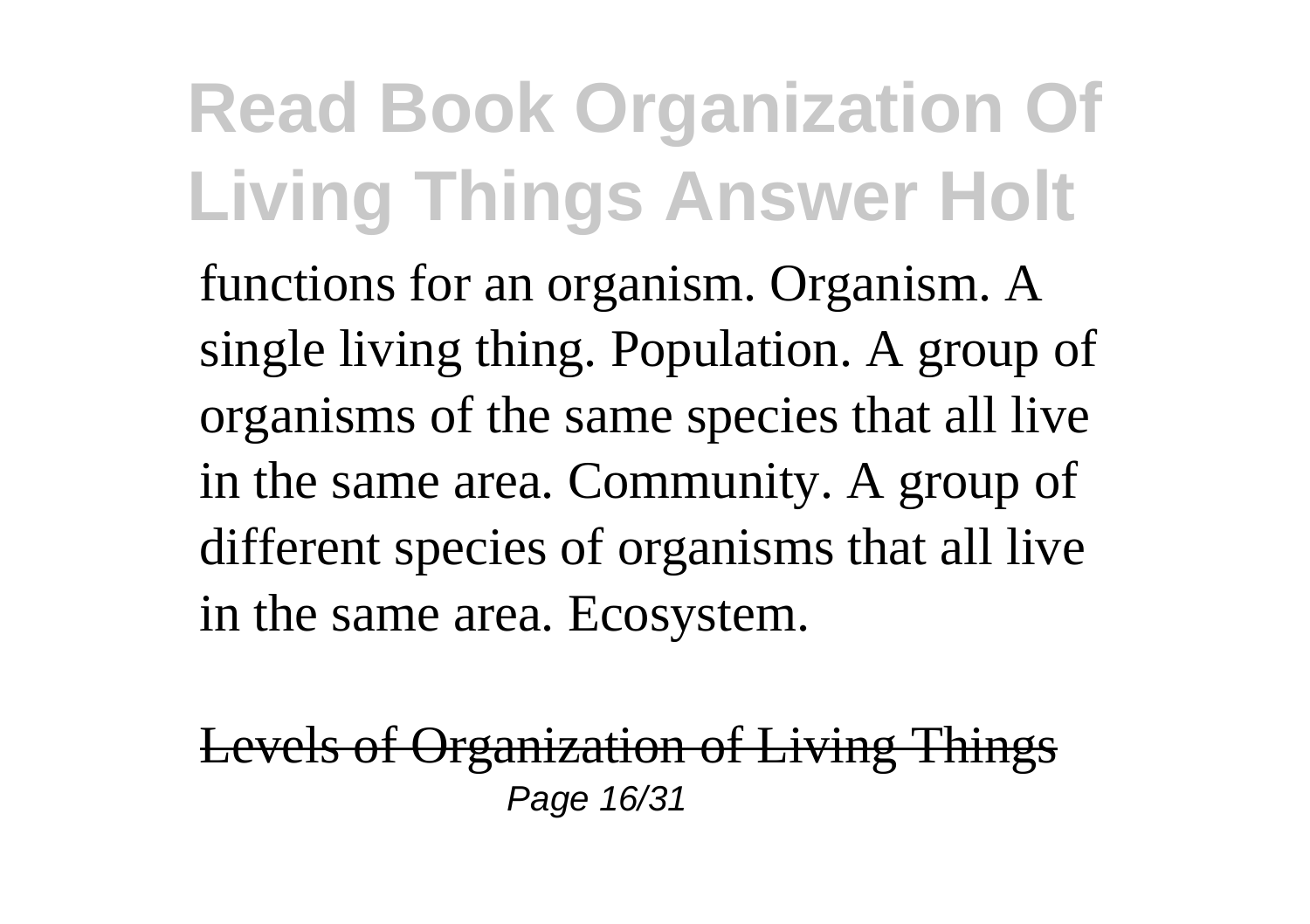#### Flashcards | Quizlet

The four levels of organization in living things are organ system, organism, structure, and function.the four levels of organization of living things are cells, tissue, organs,organ systems

Why is organization in living things Page 17/31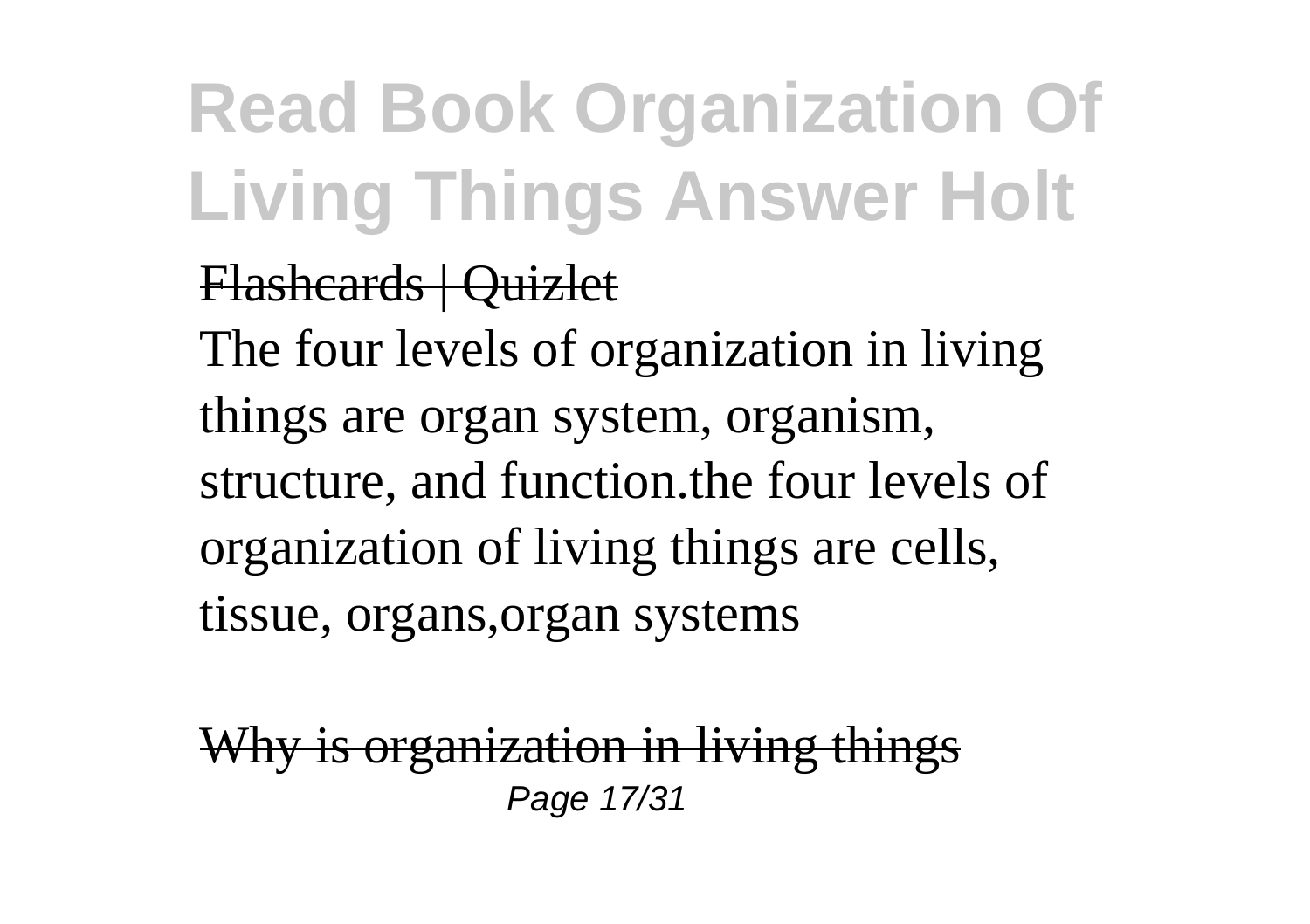#### important? - Answers

Organization of Living Things Unit Information. Milestones Domain/Weight: Cells & Genetics (includes the Human Body) 35%. Purpose/Goal(s): Within the Cells and Genetics domain, students are expected to recognize. cells as the basic building blocks of organisms and to Page 18/31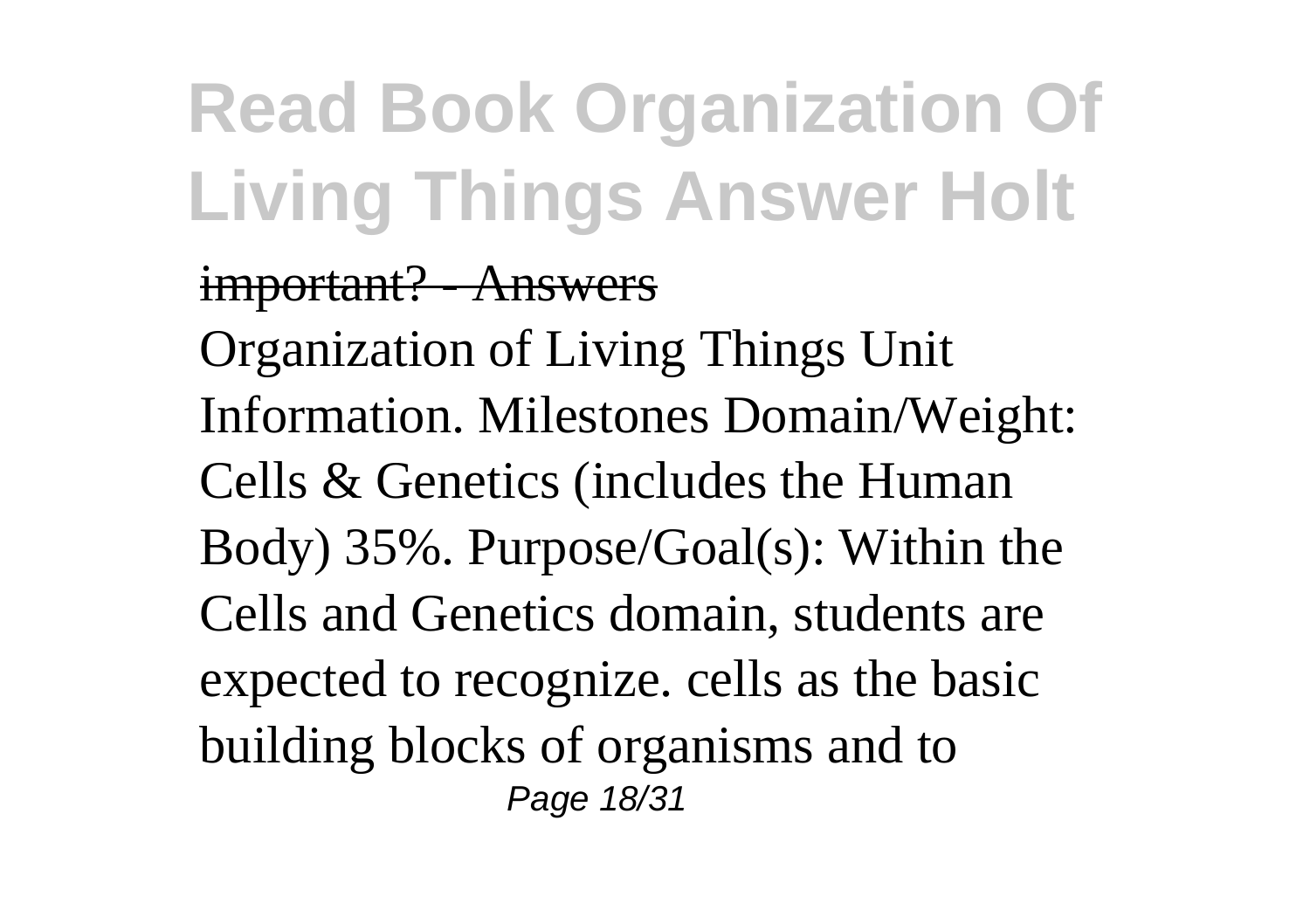understand their structure and function.

th Grade Science Organization of Living Things Unit ...

Cell, organ, tissue, organ, organism, organ system. Q. A group of similar cells that come together to perform a specific function is a/an. Q. When a group of Page 19/31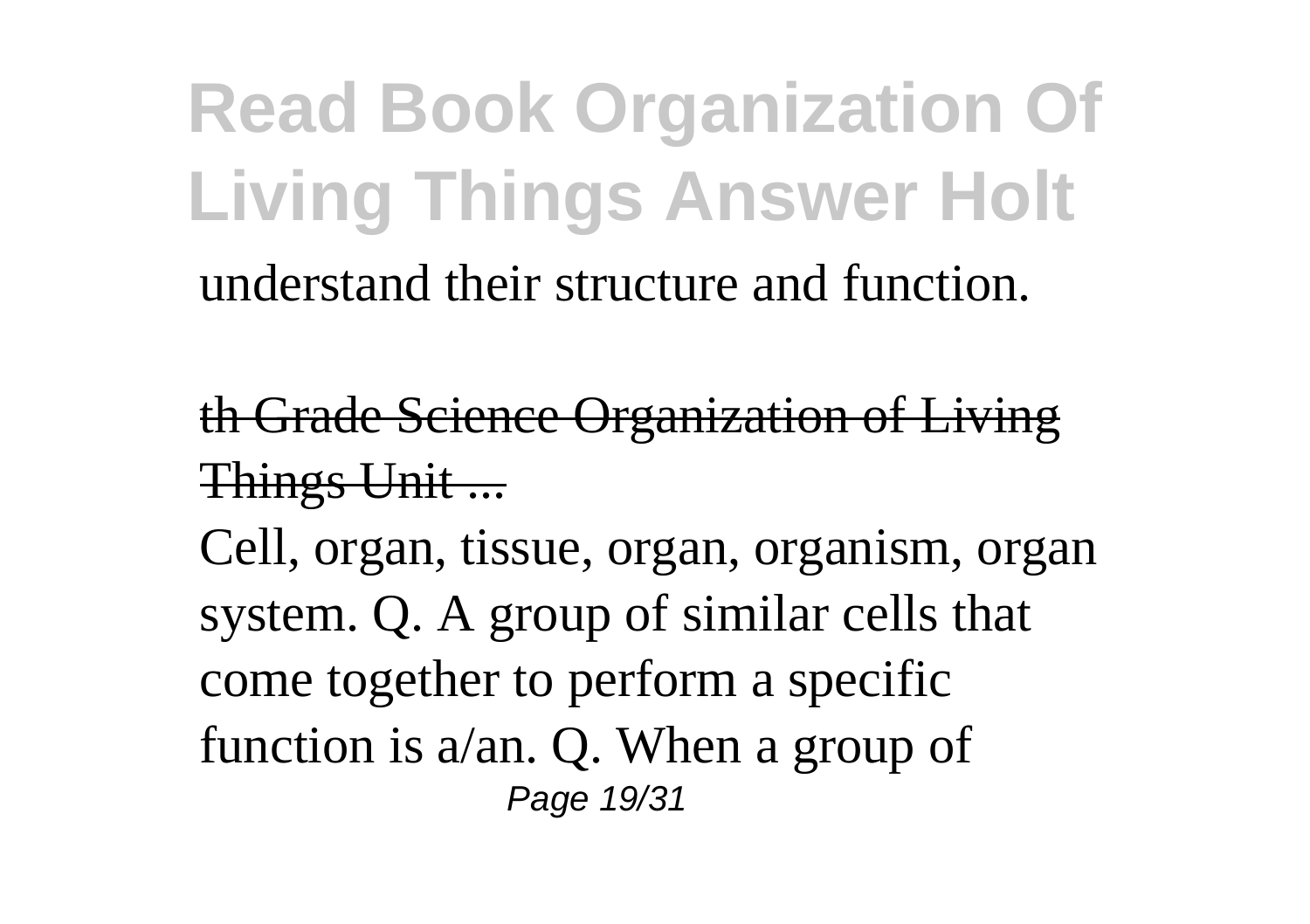**Read Book Organization Of Living Things Answer Holt** organs work together to perform a particular function they create a/an. Q. The smallest level of organization of life in an organism. Q.

Levels of Organization and Organ Systems Quiz - Quizizz a group of cells that work together to Page 20/31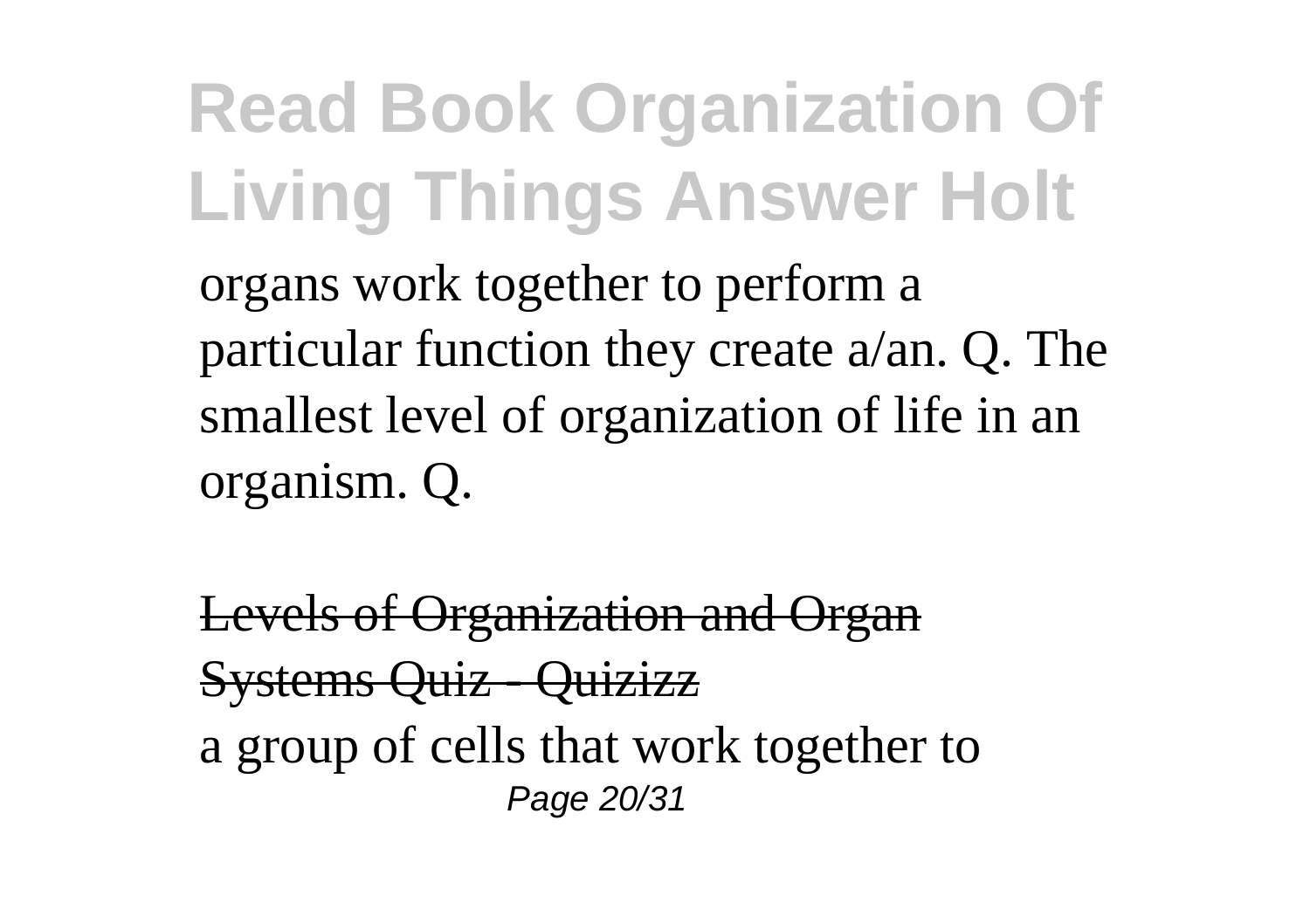perform a specific job What are four basic types of tissues in animals? nerve tissue, muscle tissue, connective tissue, and protective tissue what are three basic types of tissues in plants?

Directed Reading A - Organization of Living Things ... Page 21/31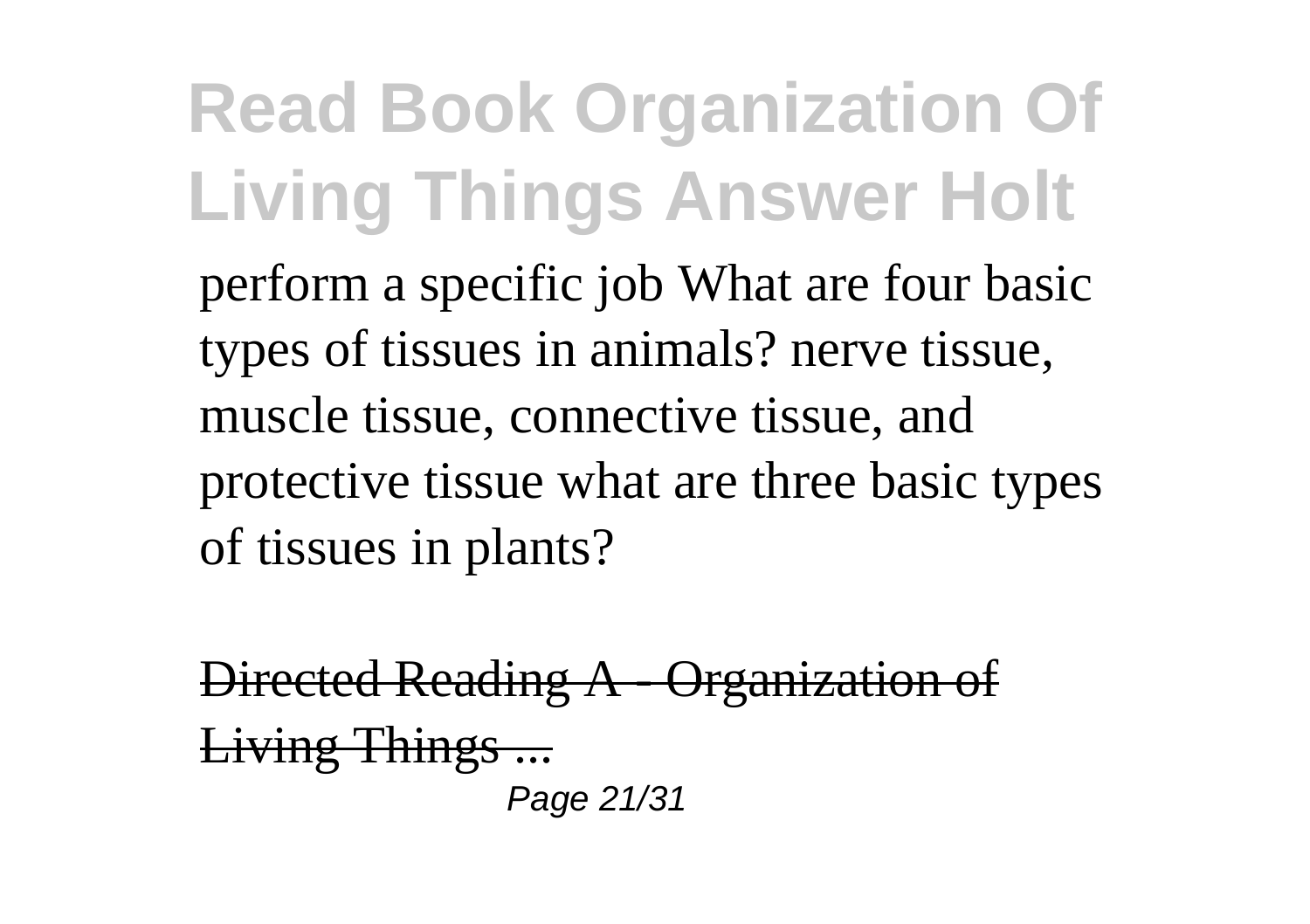Holt Environmental Science11The Organization of Life Section: The Diversity of Living Things Read the passage below and answer the questions that follow. A fungus(plural, fungi) is an organism whose cells have nuclei, cell walls, and no chlorophyll (the pigment that makes plants green). Page 22/31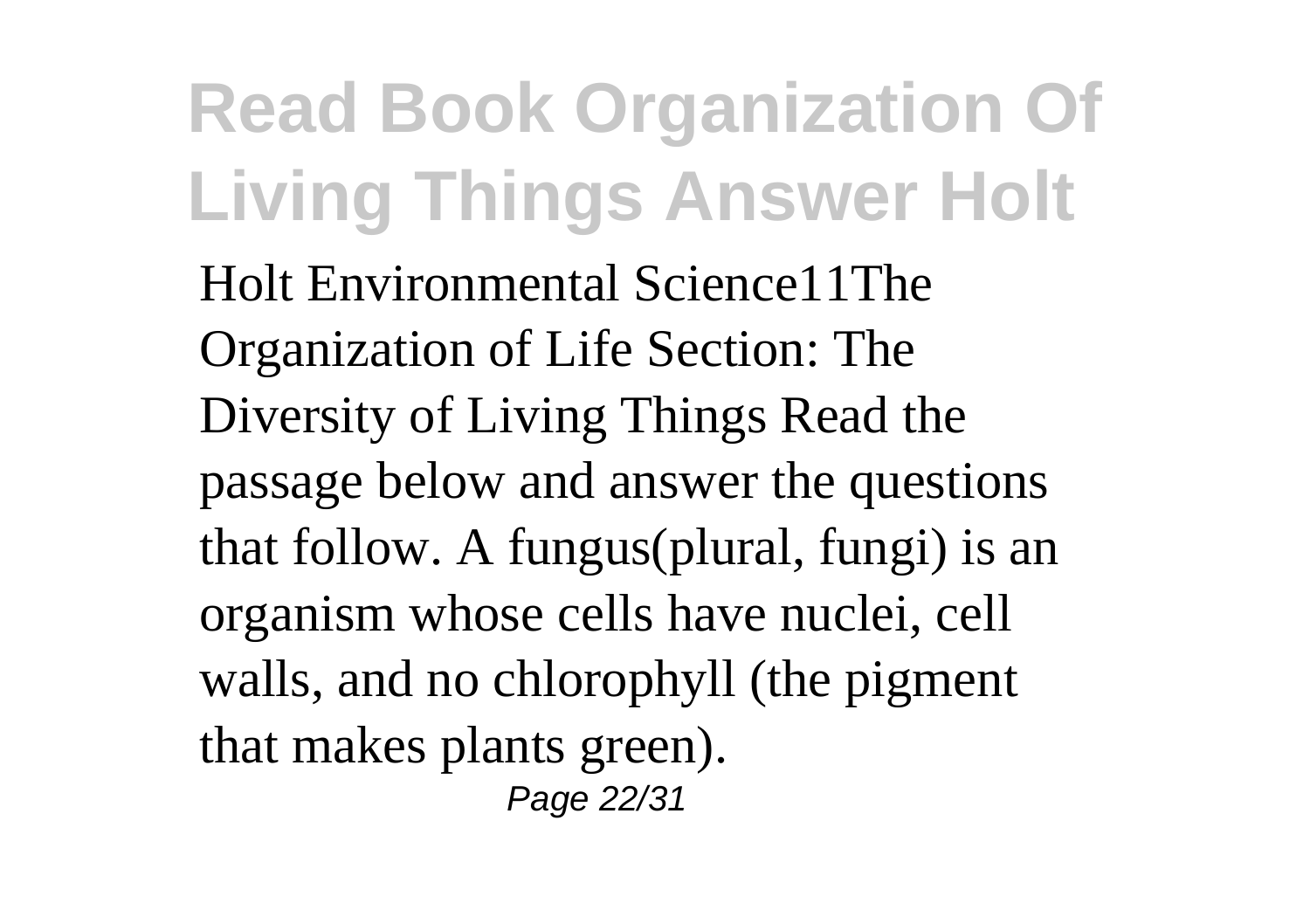### **Skills Worksheet Active Reading PC\\MAC**

•Organismsare living things that can carry out life processes independently. • You are an organism, as is an ant, and ivy plant, and each of the many bacteria living in your intestines. • Every organism is a Page 23/31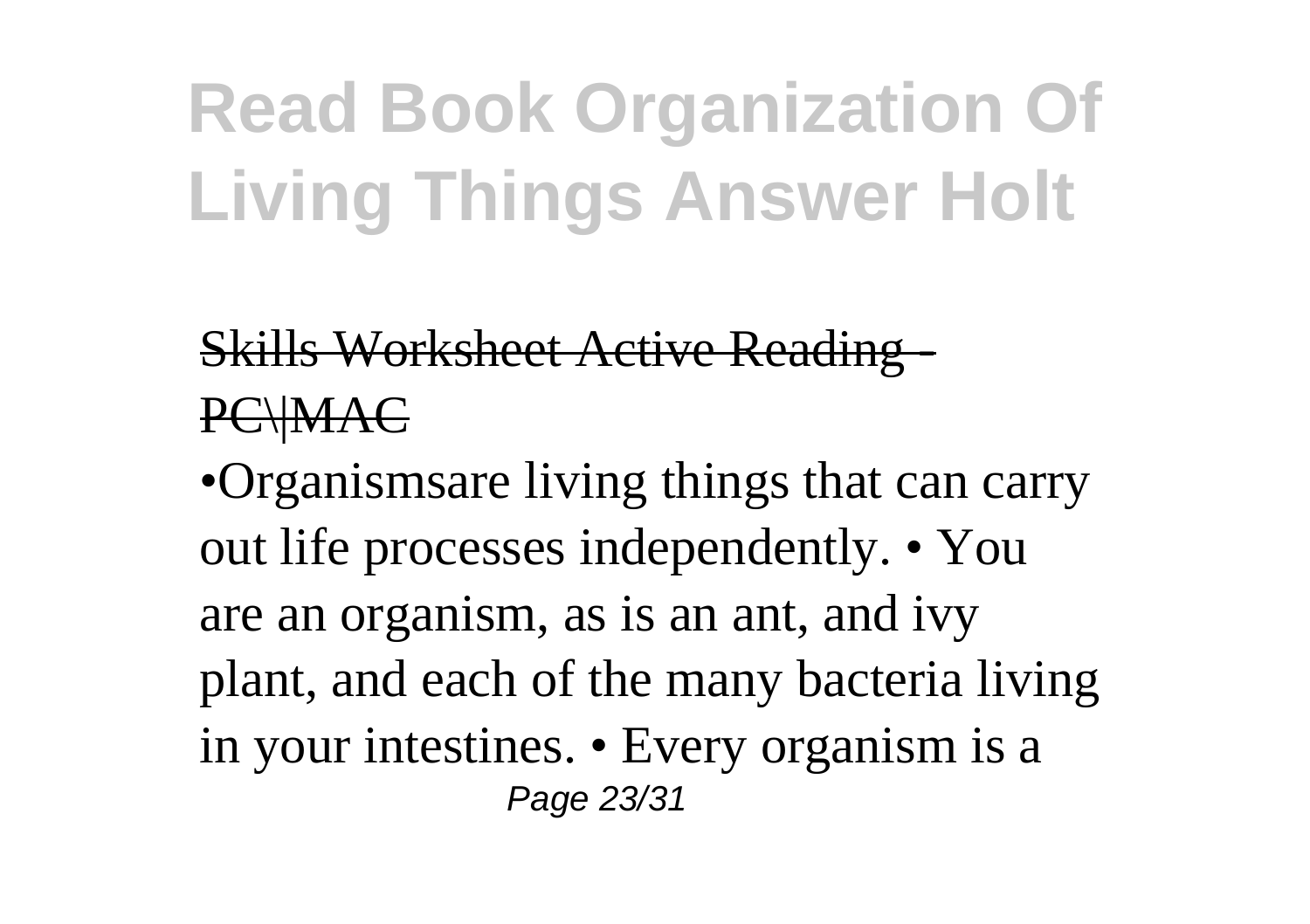**Read Book Organization Of Living Things Answer Holt** member of a species. •Speciesare groups of organisms that are closely related can mate to produce fertile offspring.

Chapter 4 The Organization of Life Section 1: Ecosystems ... DOC (1.23 MB) This is a 25 question unit test (multiple choice) about plant cells and Page 24/31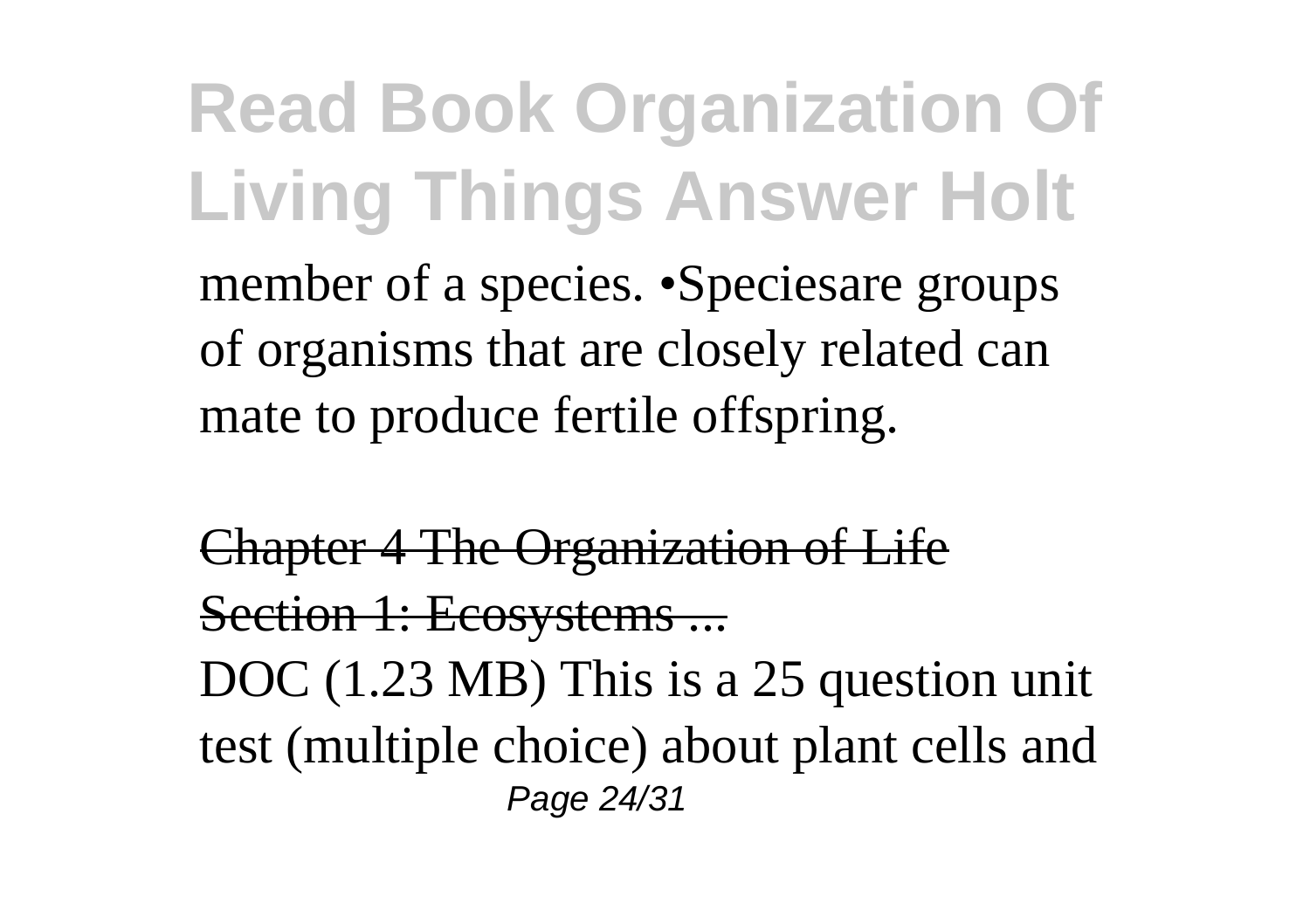animal cells and their organelles, the organization of living things: cells-tissuesorgans-organ systems-organisms, and the human body systems. (7th-grade science essential standards). It also includes a short answer portion -.

Organization Of Living Things Page 25/31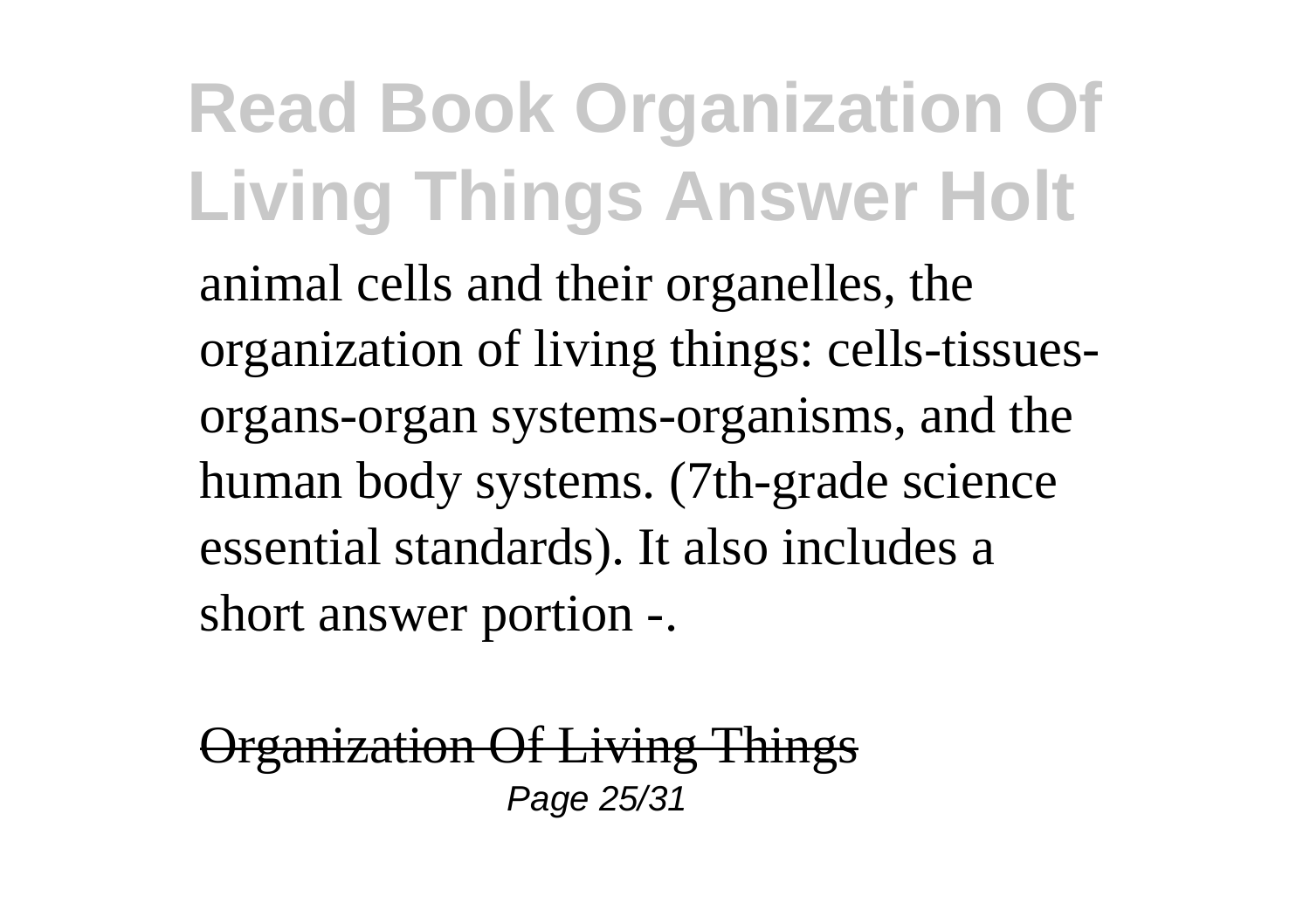### Worksheets & Teaching ...

What does 'Organization of Living Things' mean? We know it all starts with the cell. And for some species it ends with the cell. But for others, the cells come together to form tissues, tissues form organs, organs form organ systems, and organ systems combine to form an organism. Page 26/31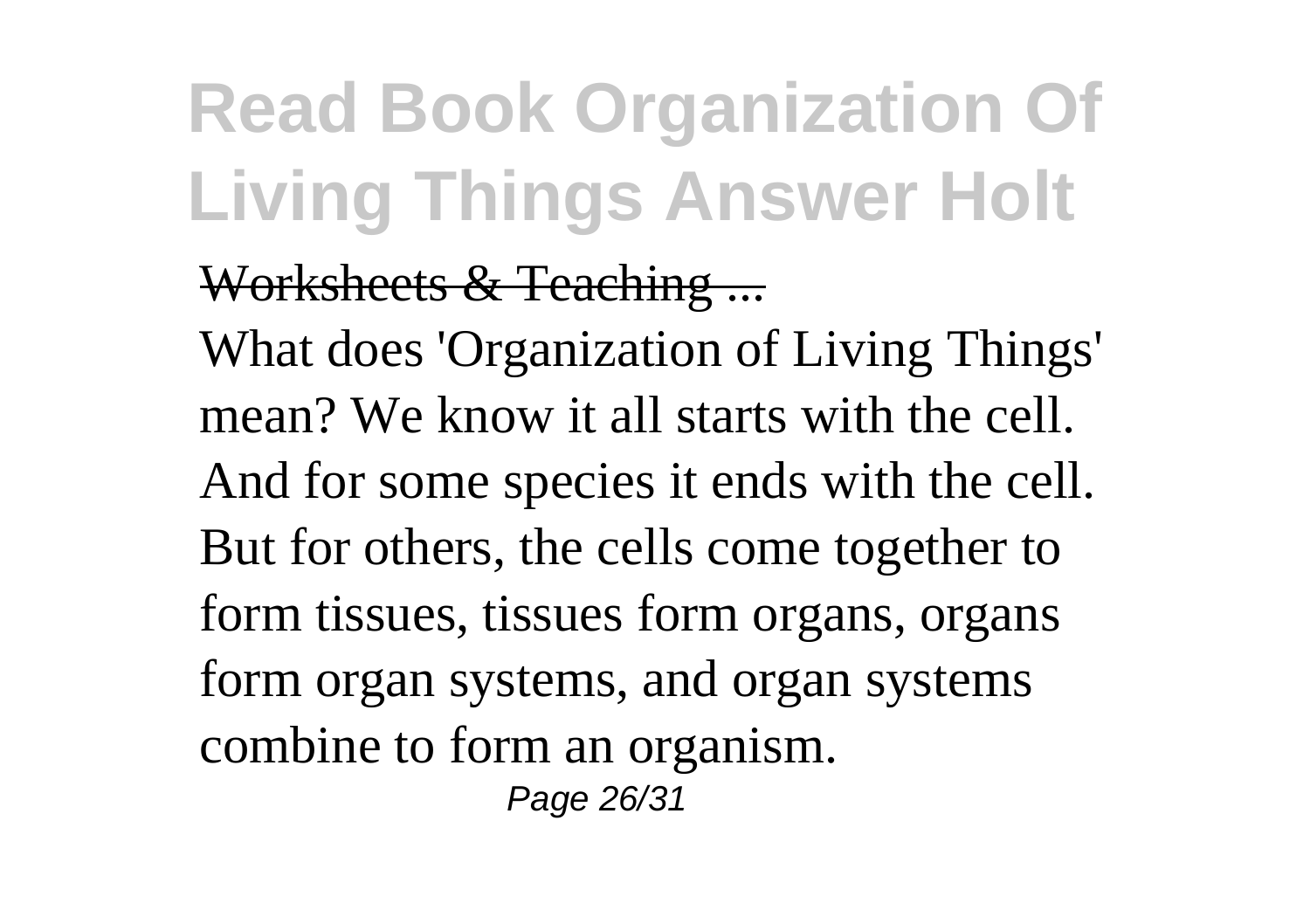### Organization of Living Things - CK12-Foundation

The Organization of Living Things continued CELLS WORK TOGETHER AS TISSUES A tissue is a group of cells that work together to per- form a specific job. Heart muscle tissue, for example, is Page 27/31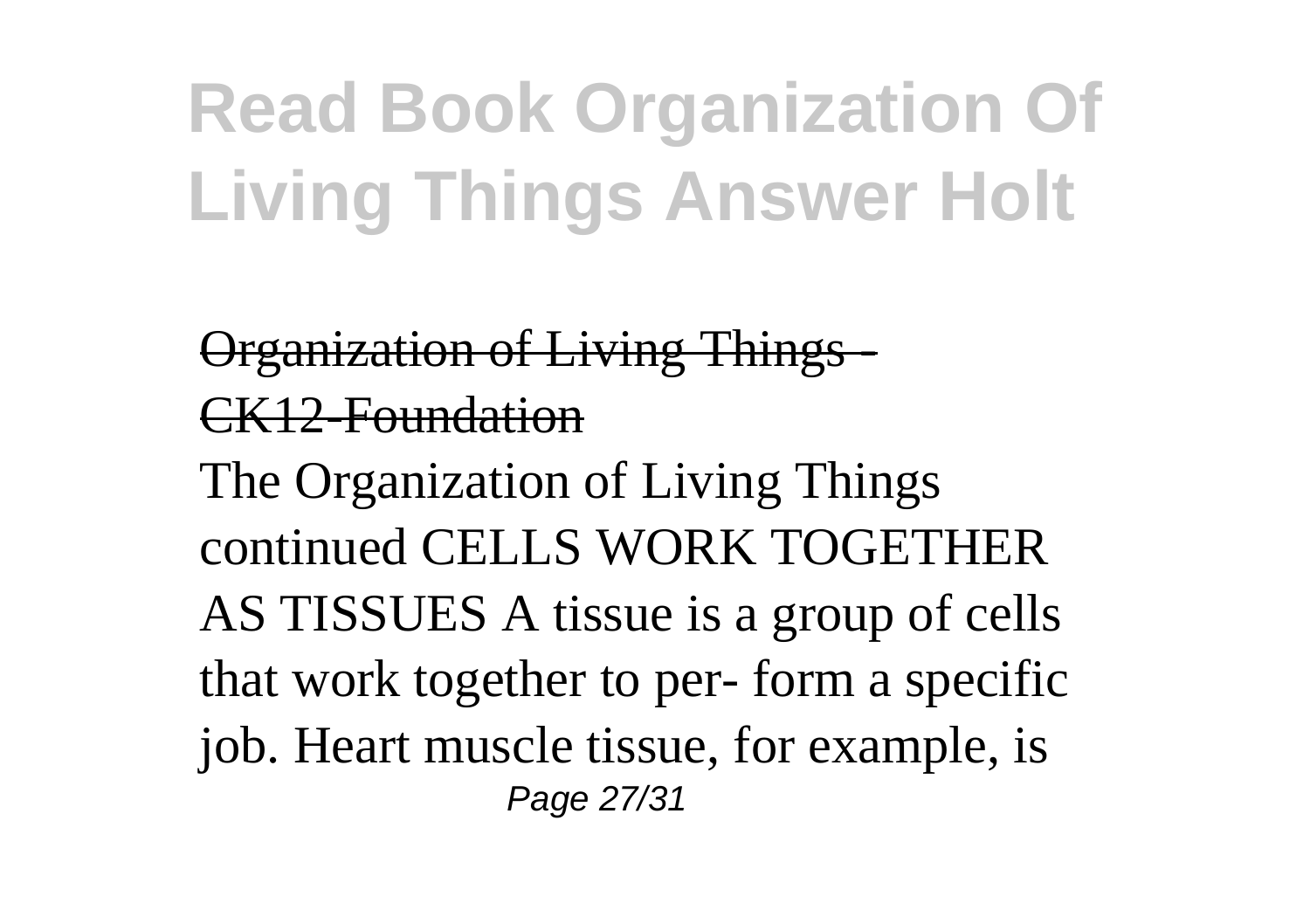made of many heart muscle cells.

CHAPTER 1 SECTION 3 The Organization of Living Things The atom is the smallest and most fundamental unit of matter. The bonding of at least two atoms or more form molecules. The simplest level of Page 28/31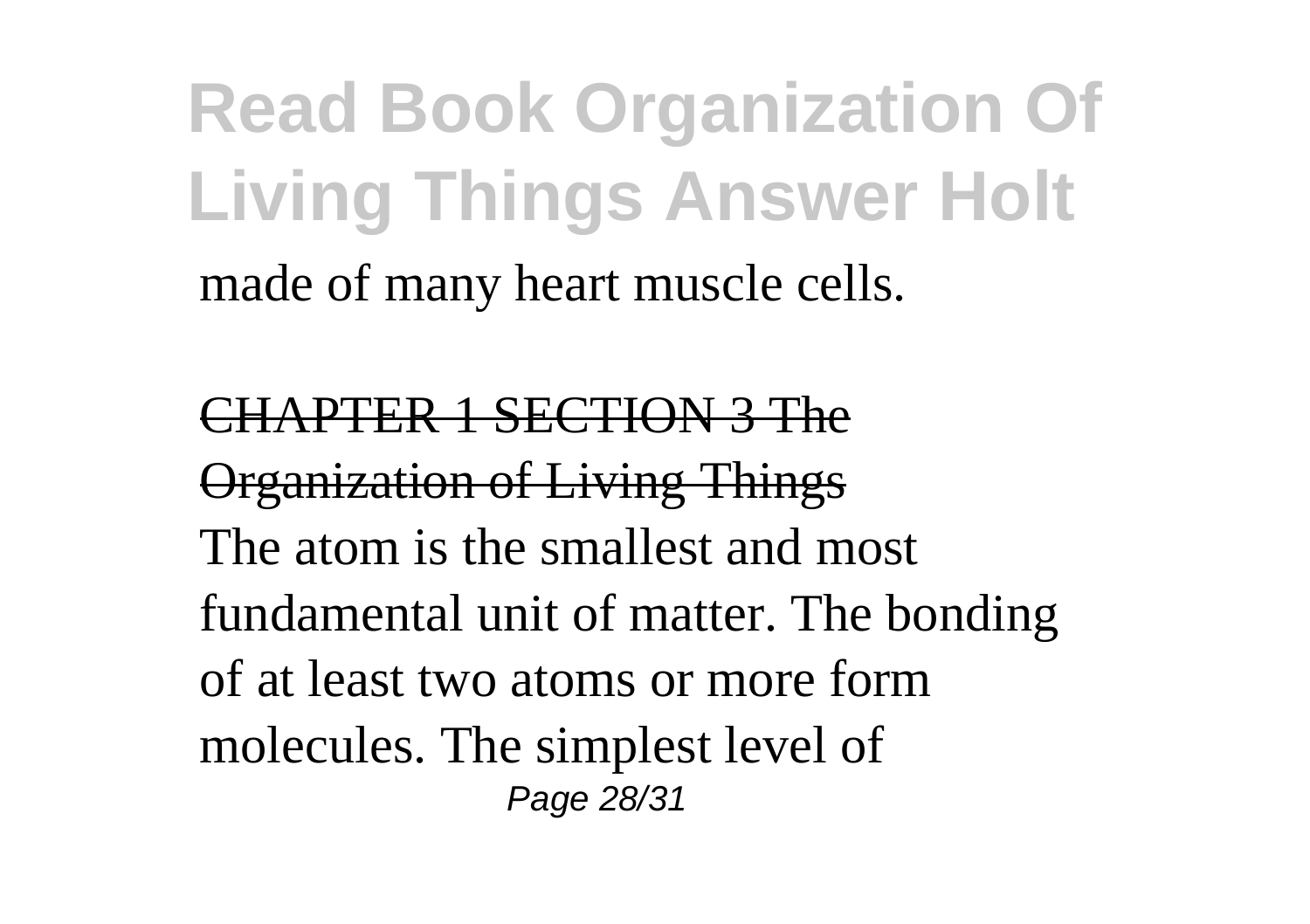organization for living things is a single organelle, which is composed of aggregates of macromolecules. The highest level of organization for living things is the biosphere; it encompasses all other levels.

Themes and Concepts of Biology | Page 29/31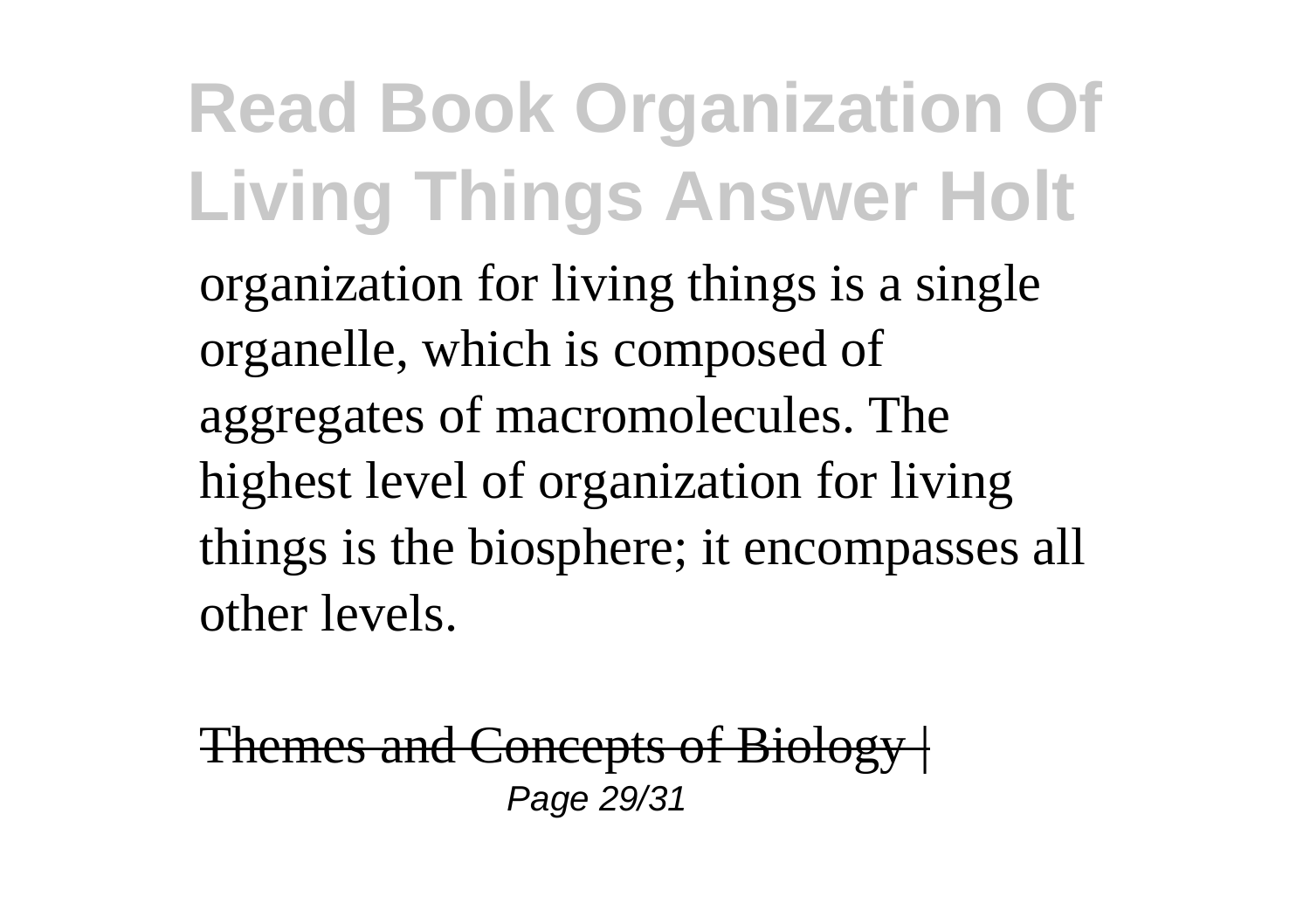### Boundless Biology

This true or false quiz is based on the Michigan grade level content expectations (GLCEs) for 2nd-grade life science. In particular, this quiz focuses on the organization of living things, life cycles and basic needs.